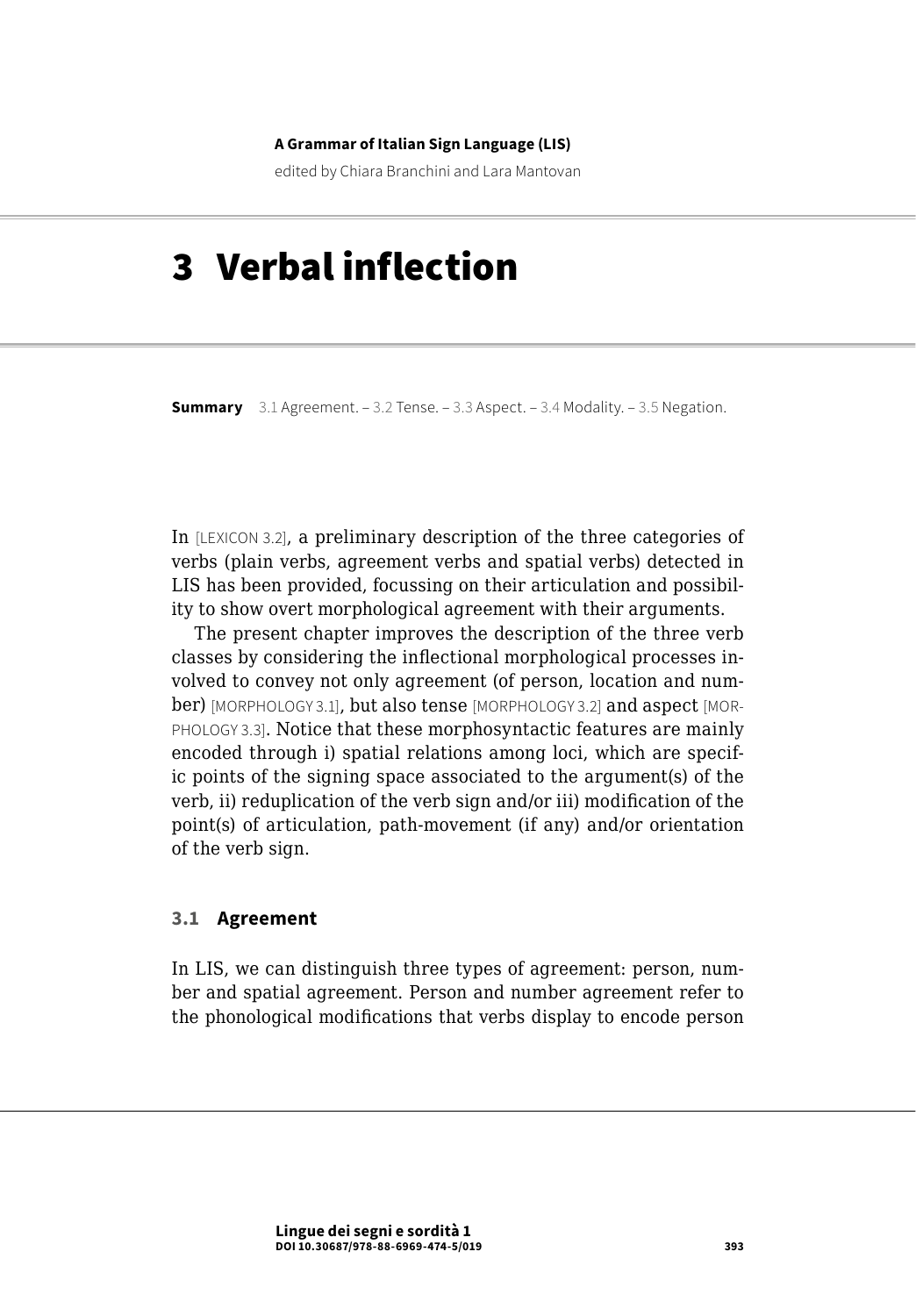and number features, whereas spatial agreement defines the locative source and/or locative goal of an event. As shown in [LEXICON 3.2], only agreement and spatial verbs can convey agreement through modification of some of the phonological features of the verb root: point of articulation, direction of the path-movement, orientation of the palm. The following sections describe how each verb class marks agreement of person, number and location with its arguments. We will see that also dedicated non-manual markers play a crucial role in verbal inflection, in that they can occur with the verb sign to disambiguate arguments in space.

#### **3.1.1 Person and locative markers**

The present section describes how person agreement is phonologically marked on the three verb classes described in [LEXICON 3.2]. Person agreement differs from locative agreement, explored in [MORPHOLOGY 3.1.1.3], in that it defines morphosyntactic relations between the predicate and its arguments. Locative agreement, instead, defines locative relations in spatial verbs.

To convey both person and locative agreement, it is common to associate arguments to specific loci of the signing space. Arguments and locations can also be marked through classifiers [MORPHOLOGY 5.1], or role shift [SYNTAX 3.3.3].

#### 3.1.1.1 Subject markers

As in other sign languages, persons in LIS correspond to specific points of the signing space called *loci*. Specifically, i) first person coincides with a point of articulation which is close to or on the signer's body, ii) second person is marked by a locus in the direction of the interlocutor, whereas iii) third person corresponds to a point of the signing space which is distant from both the signer and the interlocutor. This point expresses the absolute position of the referent (if present in the extra-linguistic context) or the locus associated to the referent in previous discourse. Usually, non-present third person subjects are associated to a locus at the ipsilateral side of the signing space, but this is not obligatory.

Person markers can consist in manual signs such as pronouns, i.e. pointing signs towards dedicated loci [LEXICON 3.7.2.1], or they can be conveyed through modifications of some phonological features of the verb sign, which can be articulated in the locus associated to the ar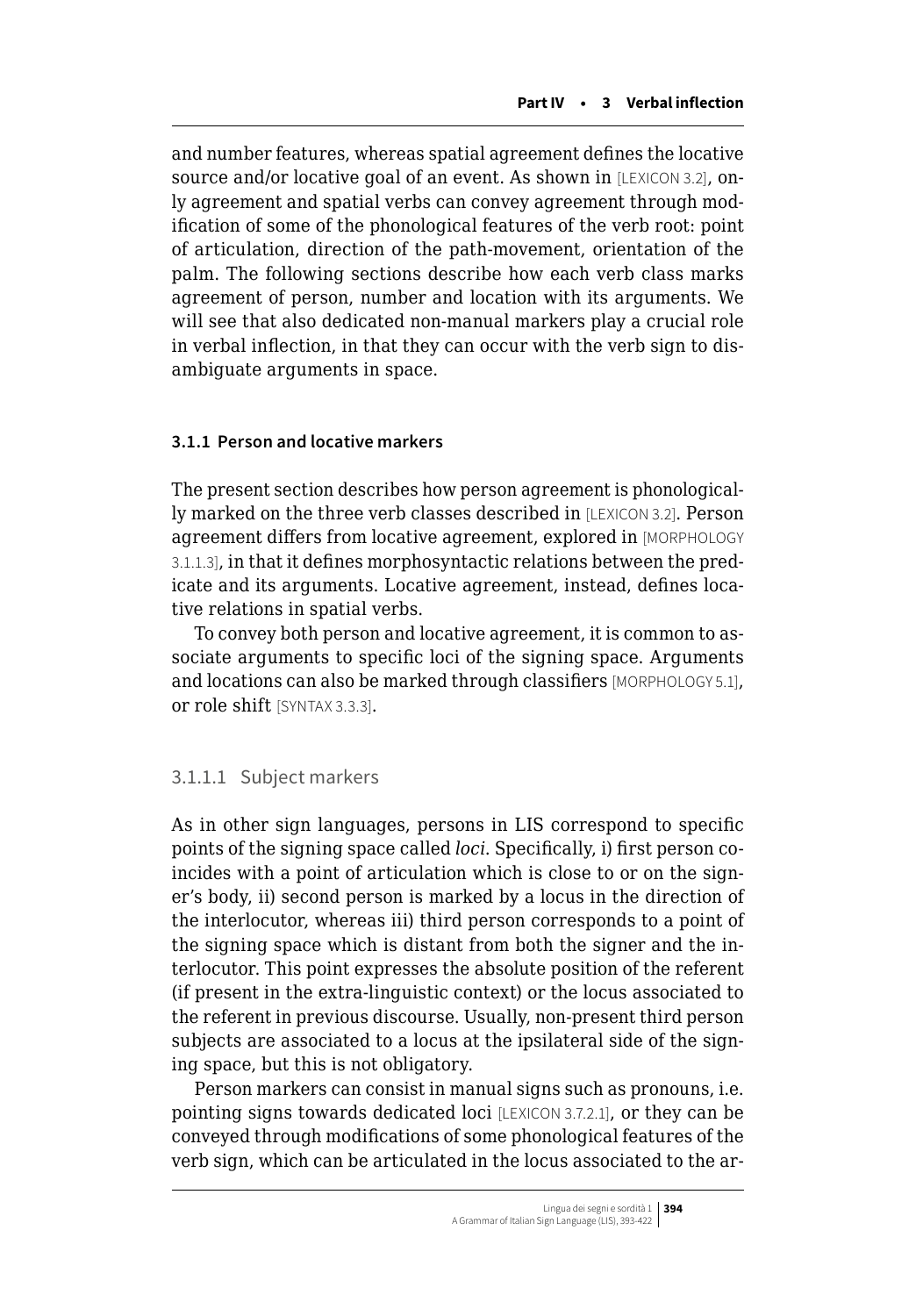gument and/or modify its path movement to show overt manual morphological agreement. The morphological strategies adopted by LIS verbs are illustrated below. For further information about argument realisation see [SYNTAX 2.2].

Plain verbs [LEXICON 3.2.1], both transitive and intransitive, are articulated near or on the signer's body in their citation form, thus they cannot be inflected in space to show overt agreement with their argument(s). Nevertheless, the subject position can optionally be marked non-manually by means of head tilt (ht) or a slight body lean (bl-left/right) occurring with the articulation of the verb sign, thus realising non-manual agreement [SYNTAX 2.1.2.3.2]. In the example below, we see that the signer non-manually marks the position dedicated to the subject gianni through a slight body lean towards the position of the signing space in which the subject gianni was previously articulated.



gianni<sup>a</sup> pietro be\_familiar 'Gianni knows Pietro.'

bl-left: a

Alternatively, plain verbs can be followed by an auxiliary aux which allows to show overt manual agreement between the subject and the object (see [LEXICON 3.3.4] for details).

Differently from plain verbs, agreement verbs [LEXICON 3.2.2] can display overt manual morphological agreement with the arguments.

In transitive and ditransitive agreement verbs displaying two points of articulation in the neutral space connected by path movement, the subject argument is usually associated to the starting point of the movement, which can be on the signer's body to mark first person (a) or dislocated in the signing space for second and third person (b).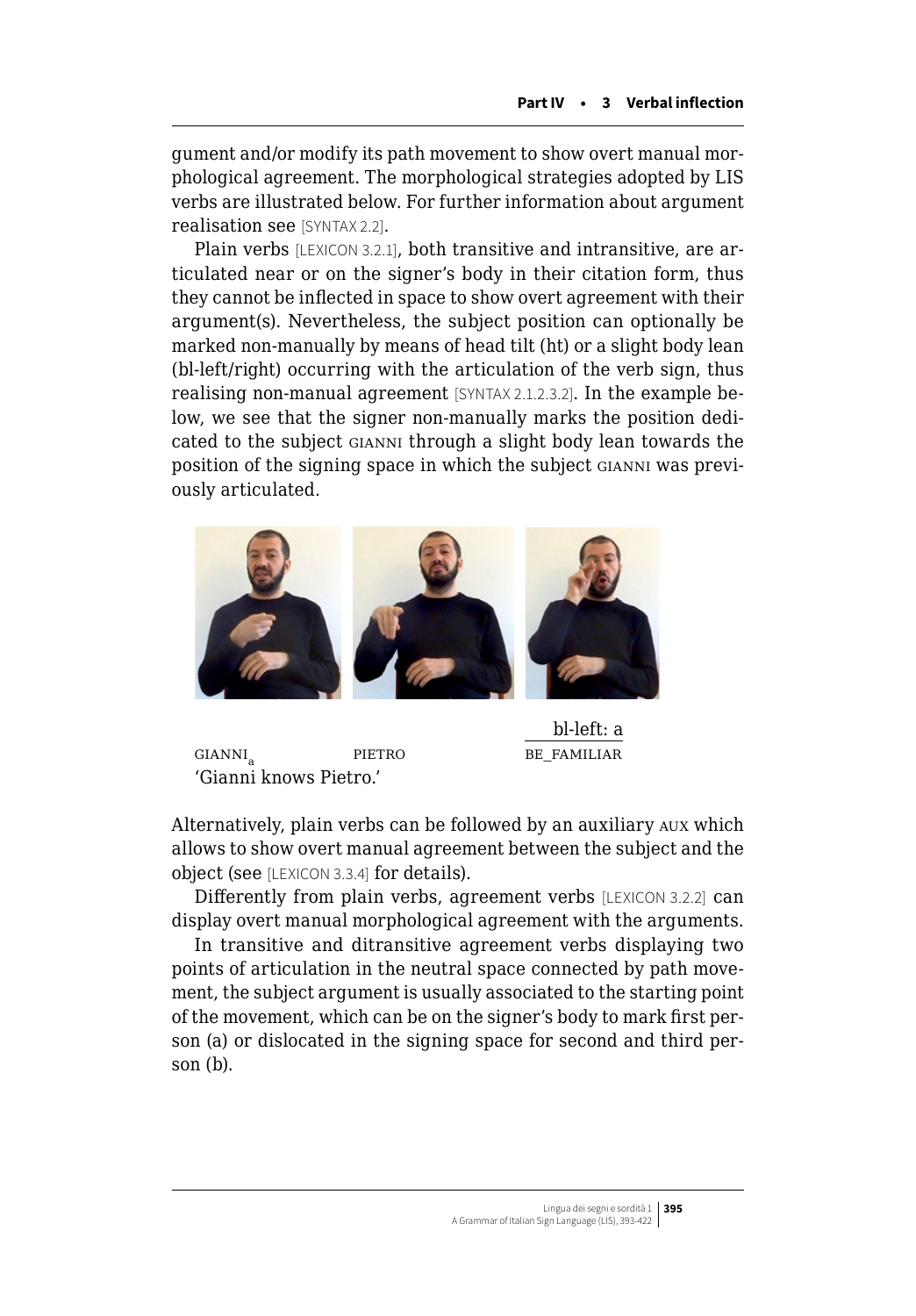

 $a.$ , DONATE, 'I donate you this.'

**b.**GIANNI<sub>a</sub> MARIA<sub>h a</sub>HELP<sub>b</sub> 'Gianni helps Maria.'

The position of third person subjects is optionally non-manually marked by head tilt and a slight body lean towards the starting point of the movement, corresponding to the subject position. Notice that eye gaze (eg), instead, is directed towards the location of the object argument [SYNTAX 2.1.2.3.2]. Non-manual markers are produced simultaneously to the articulation of the verbal sign.

ht: a bl-left: a eg: b l-u-c-a<sup>a</sup> p-a-o-l-o<sup>b</sup> <sup>a</sup>hate<sup>b</sup>  'Luca hates Paolo.'

Transitive and ditransitive agreement verbs whose starting point is on the signer's body, like see and say, show overt manual morphological agreement with the subject when they select for a first person subject, since its locus corresponds to the starting point of the path movement of the verb. This is illustrated below.

 $IX_1$ ADDRESS POSS<sub>1,1</sub>SAY<sub>2</sub> 'I told you my address.'

When they select for a second or third person subject, no manual morphological agreement is displayed by the verb due to articulatory reasons. The subject is localised in the signing space through a noun phrase or pronoun (see [SYNTAX 2.1.2] for details), and the verb sign can optionally be marked by head tilt and a slight body lean towards the position in the signing space associated with the subject,

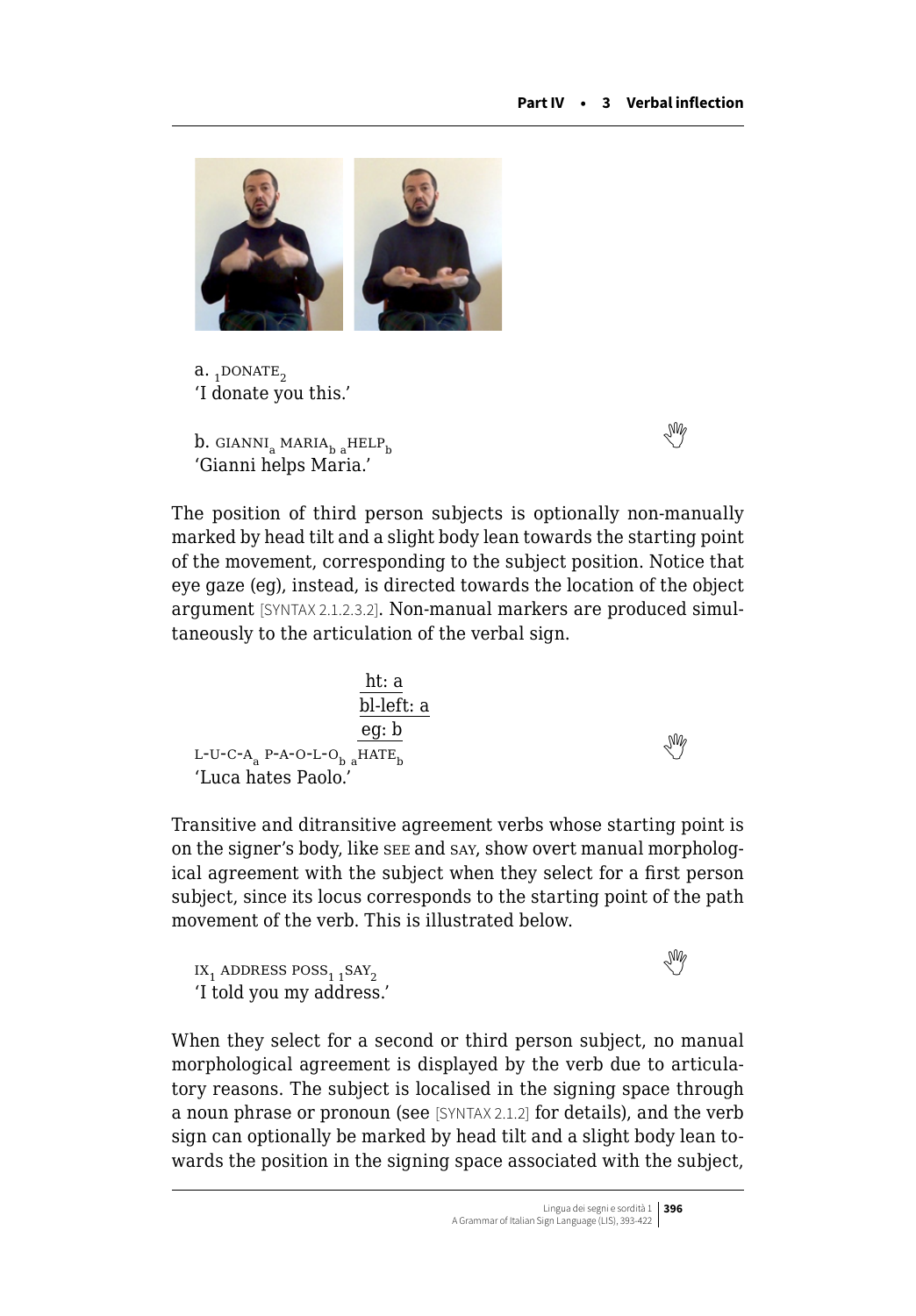as to realise non-manual subject agreement. This is illustrated below.

 ht: a bl-left: a  $L$ -U-C-A<sub>a</sub>P-A-O-L-O<sub>b</sub> LIE SAY<sub>b</sub> 'Luca tells a lie to Paolo.'

It is important to notice that the final location of the path movement of these verbs realises morphological manual agreement with the object argument (direct or indirect) [MORPHOLOGY 3.1.1.2].

Crucially, in transitive *backward verbs* [LEXICON 3.2.2] subject marking corresponds to the final location of the verb movement. For first and second person subject, as in (a) below, the verbal sign retains its citation form. On the other hand, when the verb selects for a third person subject, the verb movement can be slightly modified as to spatially agree with the subject, as shown in (b).

| a. IX., T-SHIRT TAKE    |               |
|-------------------------|---------------|
| 'You take the t-shirt.' |               |
| b. I.-U-C-A KEY TAKE    | <sup>MN</sup> |
| 'Luca takes the keys.'  |               |

Intransitive agreement verbs displaying one point of articulation in the signing space optionally agree with the subject when it has the thematic role of agent (in unergative verbs, like  $P_{\text{LAY}}(a)$ ), while they must show spatial agreement with the subject when it has the thematic role of theme (in unaccusative verbs, like grow\_up (b)) [SYNTAX 2.1.1.2; 2.1.2.3.1].

| $\alpha$ . CHILD <sub>a</sub> PLAY <sub>a</sub><br>'The child plays.' |                        |
|-----------------------------------------------------------------------|------------------------|
| $b.$ CHILD <sub>a</sub> GROW_UP <sub>a</sub><br>'The child grows.'    | $\mathbb{W}_{\varphi}$ |

Unaccusative agreement verbs are usually articulated in their citation form, namely in front of the signer, for first person; for second or third person, they display overt morphological agreement with their only argument being articulated in the same locus of the signing space, as in (b) above. If the subject is an invariable nominal sign (i.e. it is articulated on the signer's body), it is assigned a locus in the signing space through a pointing sign, and the verb shows spatial agreement with it, as illustrated below.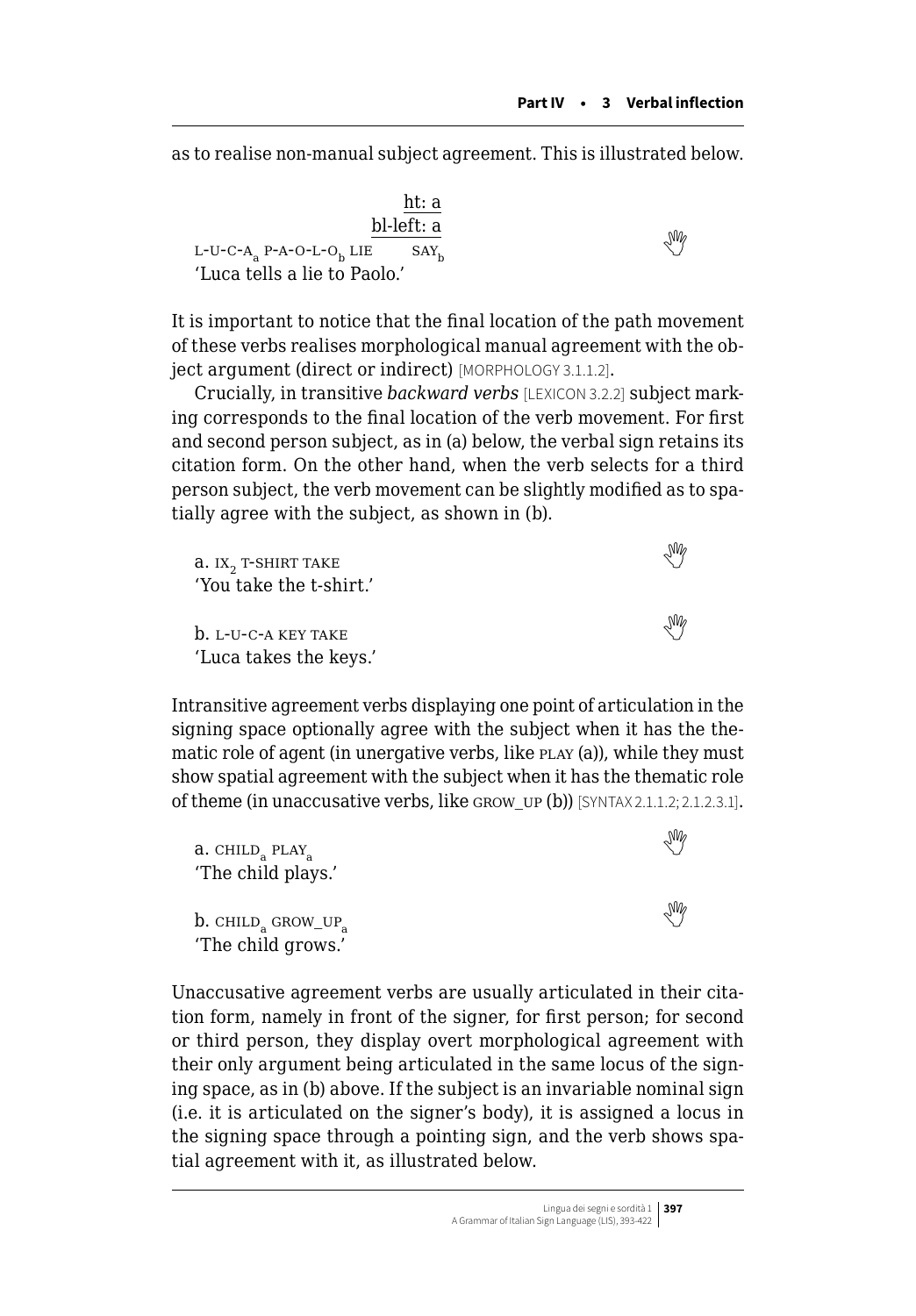$WOMAN^CCHILD IX_a GROW_UP_a$  $WOMAN^CCHILD IX_a GROW_UP_a$  $WOMAN^CCHILD IX_a GROW_UP_a$ 'The girl grows.'

#### 3.1.1.2 Object markers

Overt manual morphological agreement with the object is displayed only by agreement verbs [LEXICON 3.2.2]. The phonological realisation of agreement depends on the verb type.

In transitive agreement verbs displaying two points of articulation in the neutral space connected by path movement, the object is marked by the ending point of the path movement. If the verb selects for a first person object, the path movement ends on the signer's body (or in a position close to it). Optionally, the verb sign can be marked by eye-gaze (eg) directed towards the locus associated with the object, thus realising non-manual object agreement.

| $\underline{h}$                    |                 |
|------------------------------------|-----------------|
| $\underline{h}$                    | $\underline{h}$ |
| $\underline{h}$                    | $\underline{e}$ |
| $L-U-C-A_a$ P-A-O-L-O <sub>b</sub> | $a^{HATE}$      |
| 'Luca hates Paolo.'                | $\overline{v}$  |

In transitive agreement verbs whose starting point is on the body of the signer, second and third person object is marked by the final position in the neutral space of the verbal path movement. Optionally, agreement can also be marked non-manually, by means of eyegaze and shoulders of the signer directed towards the object position. Some of these verbs are see, kiss, love.

 $a. G$  $a. G$  $a. G$ -I-A-N-N-I M-A-R-I-A $\sim$  SEE $\sim$ 'Gianni sees Maria.' **b.**G-I-A-N-N-I M-A-R-I-A<sub>a</sub> LOVE<sub>a</sub> 'Gianni loves Maria.'

With a first person object, the verb sign retains its citation form and agreement is encoded through pronouns. We provide an example with the verb LOVE below.

 $ix_2 ix_1 \text{love}$  $ix_2 ix_1 \text{love}$  $ix_2 ix_1 \text{love}$ 'You love me.'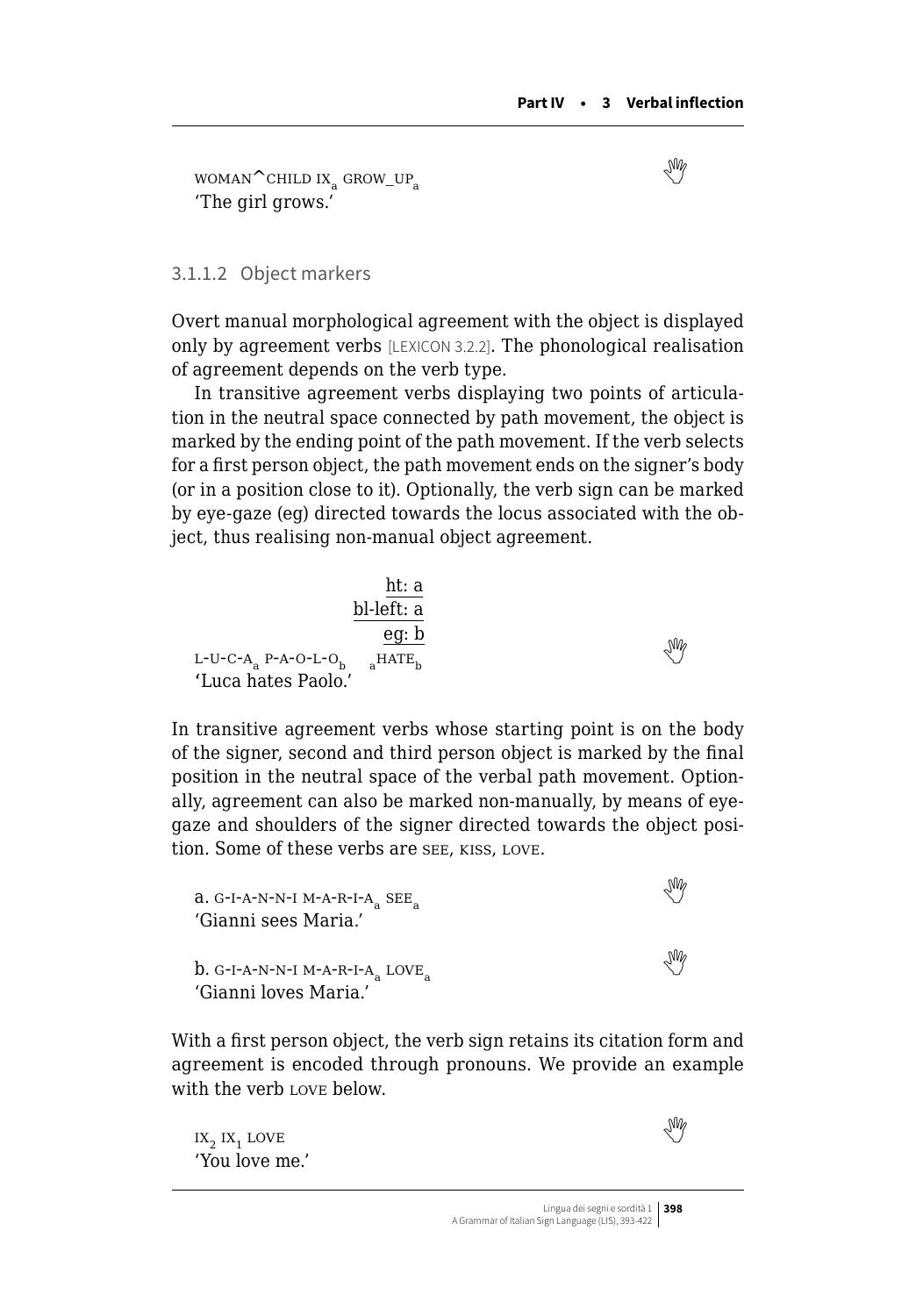Transitive verbs such as take\_care express agreement with the object through both orientation of the palm and direction of the path movement. Compare the two examples below: in (a) the verb selects for a third person object, whereas in (b) it selects a first person object. Crucially, in this instance the object does not need to be lexically realised through a noun phrase or pronoun: the direction and orientation of the verbal sign are enough to mark the object, thus showing overt manual agreement.

Notice that agreement between subject and object can optionally be marked non-manually by means of head tilt and body lean towards the position associated to the subject, and shoulder of the signer directed towards the locus in space associated with the object.

Transitive verbs (or verbs used transitively, like BREAK) displaying one point of articulation in the signing space must agree with the direct object.

 $\text{CHILD COMPUTER}_\sim\text{BREAK}_\sim$  $\text{CHILD COMPUTER}_\sim\text{BREAK}_\sim$  $\text{CHILD COMPUTER}_\sim\text{BREAK}_\sim$ 'The child breaks the computer.'

Ditransitive agreement verbs with two points of articulation in the signing space can: i) show overt manual morphological agreement with the subject [MORPHOLOGY 3.1.1.1] and the indirect object, which corresponds to the final location of the path movement (a); ii) show agreement with the three arguments, namely the subject, the direct object and the indirect object. In these instances, the direct object is marked by the hand configuration, whereas the final location of the movement agrees with the indirect object, as in (b). Notice that in (b) it is the classifier predicate that allows to incorporate the direct object.

**a.**MARIO<sub>a</sub> IX<sub>3a</sub> ENVELOPE IX<sub>3a</sub> SARA<sub>b a</sub>GIVE<sub>b</sub> 'Mario gives an envelope to Sara.'

b. L-U-C-A<sub>a</sub> G-I-A-N-N-I<sub>b</sub> DRINKING\_GLASS <sub>a</sub>CL(unspread curved open 5) : 'give\_glass',  $\sqrt[8]{\ }$ 

'Luca gives a/the glass to Gianni.'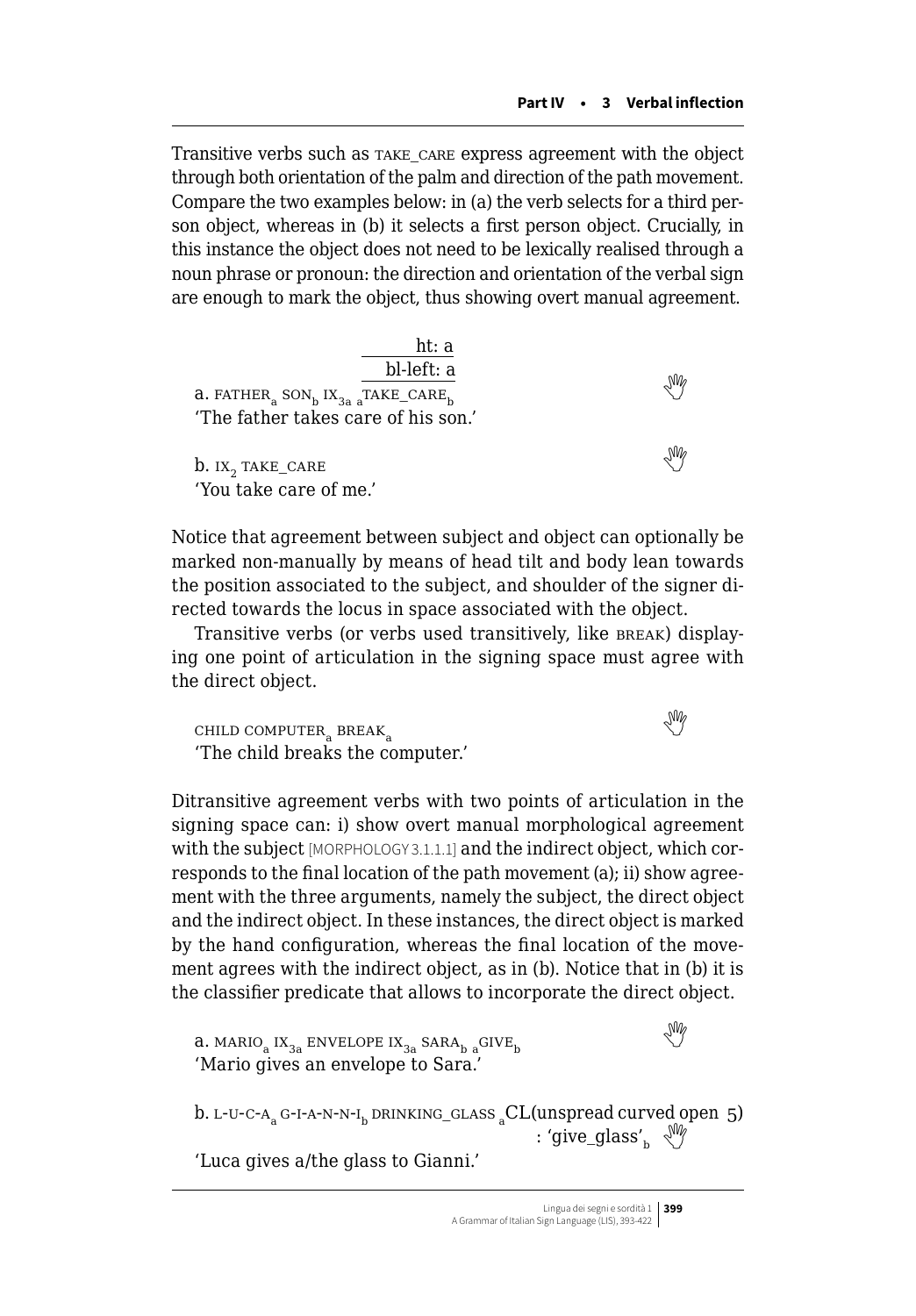It is important to consider that classifier predicates also allow some plain verbs, which usually do not display overt morphological agreement with their arguments, to show overt morphological agreement with their object in transitive constructions. As we can see in the example below, when a plain verb is realised through a classifier predicate, the handshape defines the theme argument, thus it shows overt morphological agreement with the object.

l-u-c-a sandwich CL(flat open 5): 'eat\_sandwich'  'Luca eats a sandwich.'

Ditransitive agreement verbs whose starting point is on the body, like say, show overt manual agreement with the indirect object, whose position in the space corresponds to the final location of the path movement (a). Crucially, if the verb selects for a first person object, the verb path ends on the signer's body rather than in the neutral space, as in (b).

| $\alpha$ . L-U-C-A, P-A-O-L-O <sub>b</sub> LIE SAY <sub>b</sub><br>'Luca tells a lie to Paolo.' | ht: a<br>bl-left: a | ₩ |
|-------------------------------------------------------------------------------------------------|---------------------|---|
| b. $IX_2$ CRY $_2$ SAY <sub>1</sub><br>'You are crying, tell me (why).'                         |                     | M |

Alternatively, this class of verbs can overtly mark manual agreement through the addition of a path movement connecting their point of articulation to the position in the signing space corresponding to the indirect object. This is illustrated below.

 $\mathbf{x}_{3a}$ say  $\mathbf{x}_{3b}$ 'He tells him.' (recreated from Pizzuto 2004, 194)

It is worth mentioning the case of the verb EXPLAIN, which is articulated close to the mouth and displays a repeated alternating circle movement directed outward [PHONOLOGY 1.3]. The direction of the movement marks the indirect object. For second and third person indirect object, the movement is directed towards the dedicated location in the neutral space (a), whereas to mark a first person indirect object the verb sign modifies the direction of the movement and thus starts its articulation in the neutral space, rather than from the mouth, and moves inward (b). Again, in these instances the indirect object does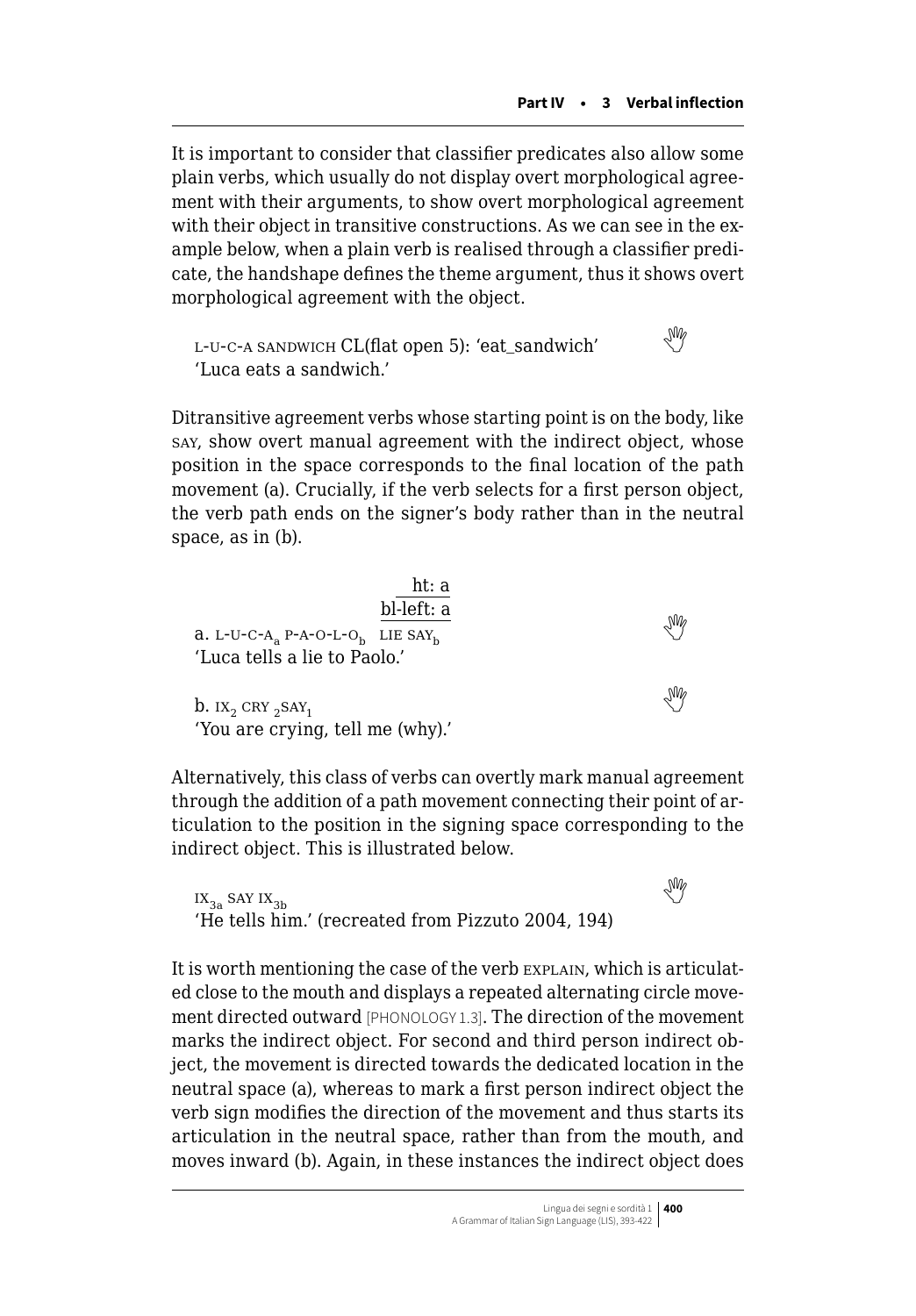not need to be lexically specified since the verb movement addresses the signer's body, which corresponds to the first person. Optionally, agreement can be marked non-manually through head tilt and body lean towards the subject position, and eye gaze directed towards the indirect object.

|                                                                                                                                                           | ht: a<br>bl-right: a<br>eg: 3pl-coll |    |
|-----------------------------------------------------------------------------------------------------------------------------------------------------------|--------------------------------------|----|
| <b>a.</b> IX <sub>3a</sub> TEACHER IX <sub>3pl-coll</sub> STUDENT IX <sub>3a</sub> EXPLAIN <sub>3pl-coll</sub><br>'The teacher explains to the students.' |                                      | Ng |
| <b>b.</b> IX <sub>2</sub> MATHEMATICS ${}_{2}$ EXPLAIN <sub>1</sub><br>'You explain mathematics to me.'                                                   |                                      | ₩  |

Ditransitive verbs such as teach, show, ask, show overt morphological agreement with the indirect object through both path movement and orientation of the palm. This holds either with a first person object (a), or with second and third person objects (b).

 $a.$  SISTER<sub>a</sub> POSS<sub>1</sub> SON<sub>b</sub><sub>a</sub>TEACH<sub>b</sub>  $\mathcal{L}_{\mathbf{b}}$ teach  $\mathcal{L}_{\mathbf{b}}$ 'My sister teaches her son.'

hs **b.** ix<sub>3</sub> mirko  ${}_{3}$ teach<sub>1</sub> chess rule ix<sub>1</sub> understand impossible\_pa\_ pa<br>
'Mirko tried hard to teach me the rules of chess, but I cannot un-

derstand them.'

A peculiar example is the verb TELL, a two-handed asymmetrical sign [PHONOLOGY 1.4.2] in which the dominant hand displays a repeated movement outward. The direction of the movement marks agreement with the indirect object, be it a second or third person indirect object (a). Crucially, this verb can be morphologically modified to show overt manual agreement with a first person indirect object by changing the starting point of the movement and moving inward, as illustrated in (b). Once again, the first person indirect object does not need to be lexically specified since the verb movement addresses the signer body, which corresponds to the first person.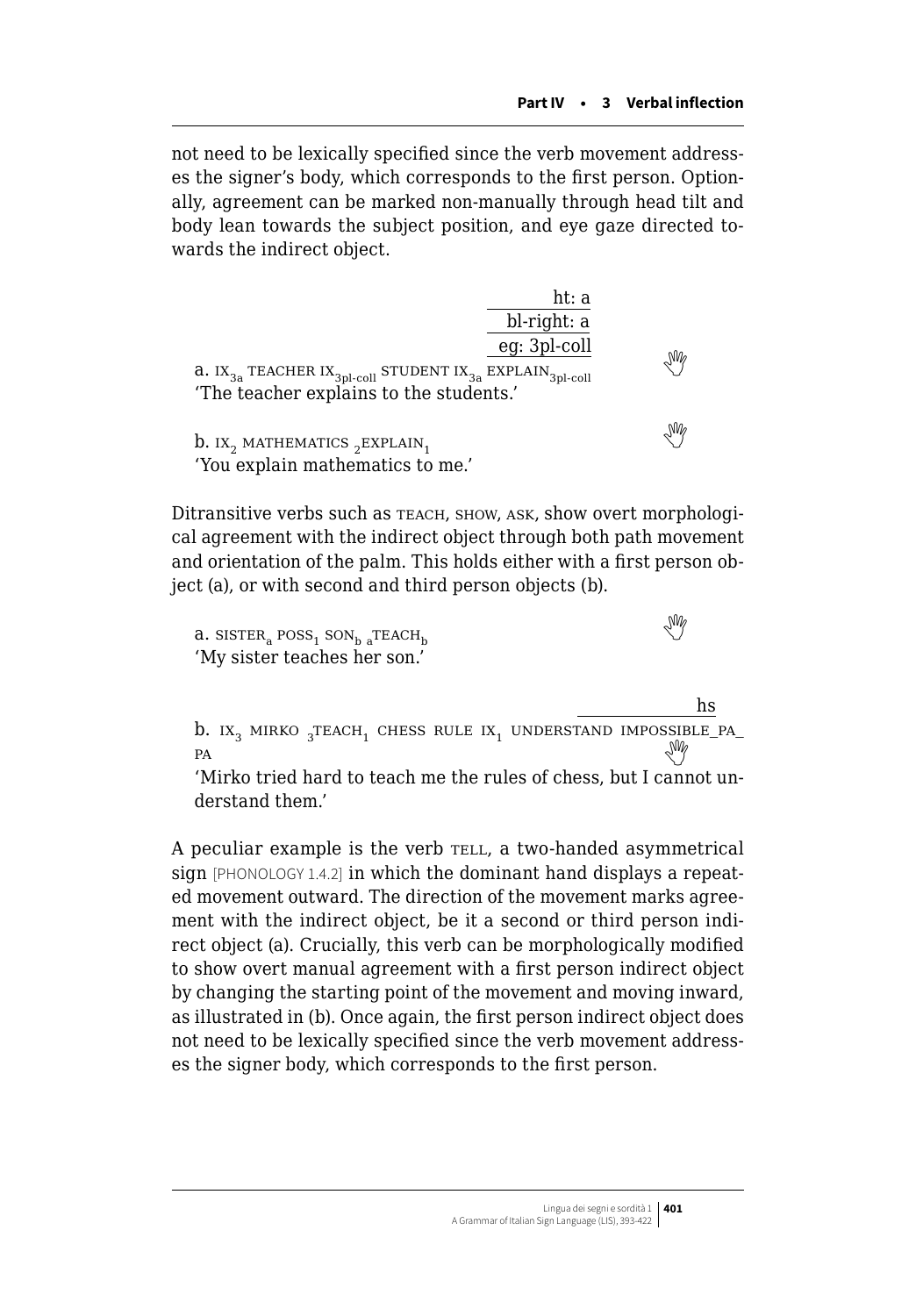**a.**MOTHER<sub>a</sub> SON<sub>b</sub> IX<sub>3a</sub> FAIRY\_TALE TELL<sub>b</sub>  $\sqrt{\frac{M}{2}}$ 'The mother tells her son a fairy tale.'  $b.$  IX<sub>2</sub> FAIRY\_TALE <sub>2</sub>TELL<sub>1</sub>  $\mathbb{E}_{1}$ tell  $\mathbb{E}_{1}$ '(You) tell me a fairy tale.'

In backward verbs [LEXICON 3.2.2], the object (or the source) marker corresponds to the starting point of the movement in the neutral space, whereas the ending point marks the subject (or the goal). Some verbs belonging to this class are:  $\text{copy, TAKE}$  ADVANTAGE\_OF, INVITE, TAKE, REceive, choose.

 ${\tt BLACKBOARD_{a}\text{ TEXT}_{a}\text{STUDENT}_{a}\text{COPY}}$  ${\tt BLACKBOARD_{a}\text{ TEXT}_{a}\text{STUDENT}_{a}\text{COPY}}$  ${\tt BLACKBOARD_{a}\text{ TEXT}_{a}\text{STUDENT}_{a}\text{COPY}}$ 'The student copies the text from the blackboard.'

#### 3.1.1.3 Locative markers

Sometimes the starting and end point of the verb agree with spatial locations, rather than with the verbal arguments. We refer to these verbs as spatial verbs [LEXICON 3.2.3]. In these constructions, the path movement connecting the two points of articulation conveys the movement or spatial location of the subject or object (animate or inanimate) of the event. Verbs that can convey locative agreement are go, BRING\_SOMEONE, ARRIVE, COME, GET\_UP, GET\_DOWN, WALK, GO\_IN, GO\_OUT.

 $IX_3$ HOUSE<sub>a</sub> SCHOOL<sub>b a</sub>GO<sub>b</sub> 'He goes from home to school.'

Therefore, the starting and end points of the path movement of the verb correspond to source and goal locative arguments, respectively. Alternatively, only one location may be specified, as in the following example.

TEACHER BOOK SHELF $++$ <sub>a</sub> CL(flat open 5): 'put\_book'<sub>a</sub> 'The teacher puts the book on one of the shelves.'

The example above is also interesting because it shows how the two hands can be employed to localise two entities simultaneously. We illustrate this *Figure-Ground relationship* in the figure below for sake of clarity: the non-dominant (left) hand represents the shelf, thus functions as *ground*, namely the position in which the *figure* represented by the dominant right hand, i.e. the book, it's being located by means of the classifier predicate [MORPHOLOGY 5.1], which carries the locative marker.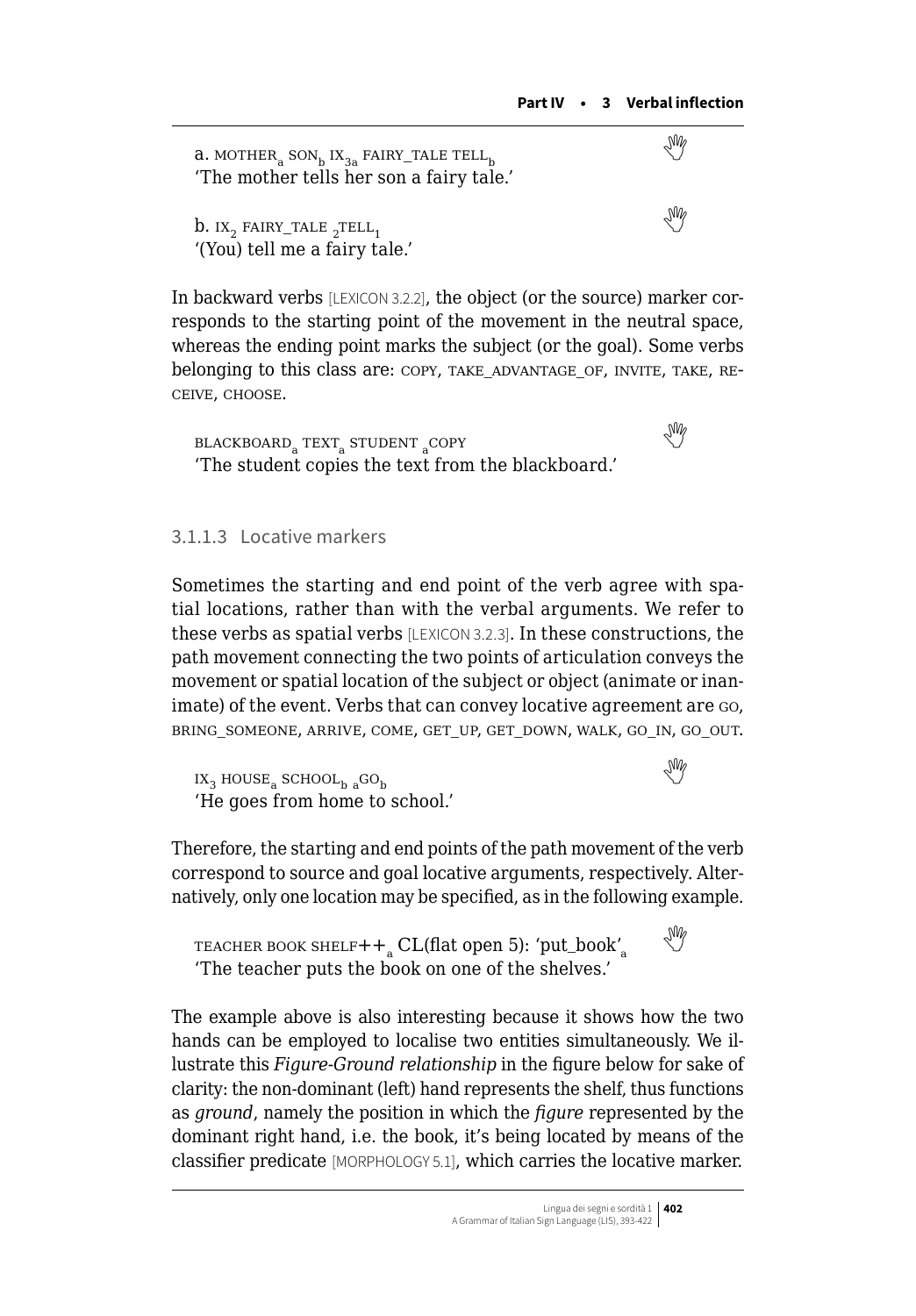

dom: CL(flat open 5): 'put\_book'<sup>a</sup> n-dom: CL(unspread 5): 'shelf' '(To) put a book on a shelf'

The two hands can also be used to locate entities with respect to each other, thus both hands carry a locative marker.



dom: CL(G): 'lamp\_be\_located' n-dom: CL(unspread 5): 'library\_be\_located' 'The lamp is next to the library.'

Dedicated classifier constructions can also be employed to define the static location of referents in space, defining real-word locations. In these instances, the classifier predicate displays a short movement downward as to place the referent. See the example below.

 $CHAIR^s$ SOFTCL(unspread 5): 'be\_located' 'The sofa is located there.'

In LIS, we also find some spatial verbs that have no movement, thus they convey agreement simply by localising the sign for the verb in the position dedicated to the location argument, as in the example below.

```
 THREE<sup>\sim</sup>YEAR ROME<sub>a</sub> STAY<sub>a</sub>
'Sara stayed in Rome for three years.'
```
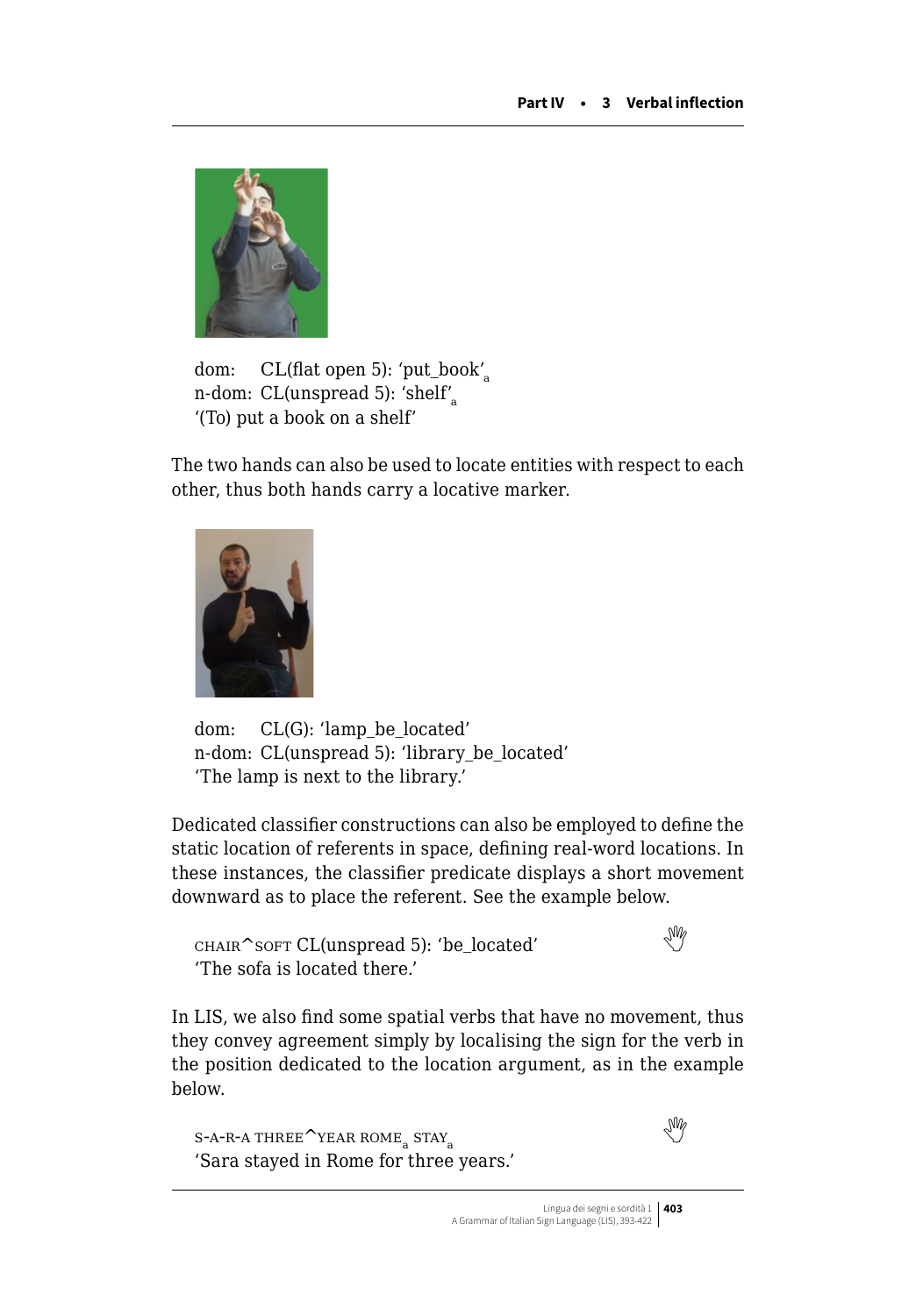# **3.1.2 Number markers**

LIS verbs can display further modifications to convey number agreement. Specifically, the verb can be reduplicated or displaced to mark the number of arguments involved in the event. Note that in LIS, the verb usually inflects to mark object number. To express subject number, LIS mostly employs quantifiers and numerals [LEXICON 3.10]. As for person and locative agreement, plain verbs do not inflect for number because they are articulated on the signer's body.

# 3.1.2.1 Dual

Agreement verbs [LEXICON 3.2.2] mark duality through i) addition of the non-dominant hand in one-handed signs or ii) reduplication of the verb, whose starting and ending point of articulation can be changed in order to convey duality of the subject or object. Example (a) shows that the verb agrees with the dual object by being articulated as a two-handed sign; (b) displays the same strategy employed to mark duality of the subject, whereas (c) is an example of reduplication of the verb to convey duality of the object.

a. dom: G-I-U-L-I-A<sub>a</sub> M-A-R-I-A<sub>b</sub> G-I-A-N-N-I<sub>c</sub> BOOK  $_{c}$ GIVE<sub>b</sub>  $_{c}$  W<sub>c</sub> CIVE<sub>a</sub> 'Gianni gives one book to Giulia and Maria respectively.' b.dom: G-I-U-L-I-A<sub>a</sub> M-A-R-I-A<sub>b b</sub>PHONE\_CALL<sub>1</sub>  $\mathbb{M}$ <sup>2</sup> n-dom: 'Giulia and Maria call me.' C. IX<sub>1</sub> G-I-U-L-I-A<sub>a</sub> M-A-R-I-A<sub>b 1</sub>PHONE\_CALL<sub>a 1</sub>PHONE\_CALL<sub>b</sub> 'I call Giulia and Maria on the phone.'

In the same vein, backward verbs can mark duality of the source/ object which is being copied, chosen or invited. The example below shows the reduplication of the backward verb sign copy to convey duality of the source.

book two [CL\(unspread 5\): 'book'](https://edizionicafoscari.unive.it/grammatica-lis/media/video/gr-lis-4-3_1_2_1_booktwoclunspread5bookclunspread5bookstudentcopycopy.mp4)<sub>a</sub> CL(unspread 5): 'book'<sub>b</sub> STUDENT COPY **COPY** 'The student copies (a text) from two books.'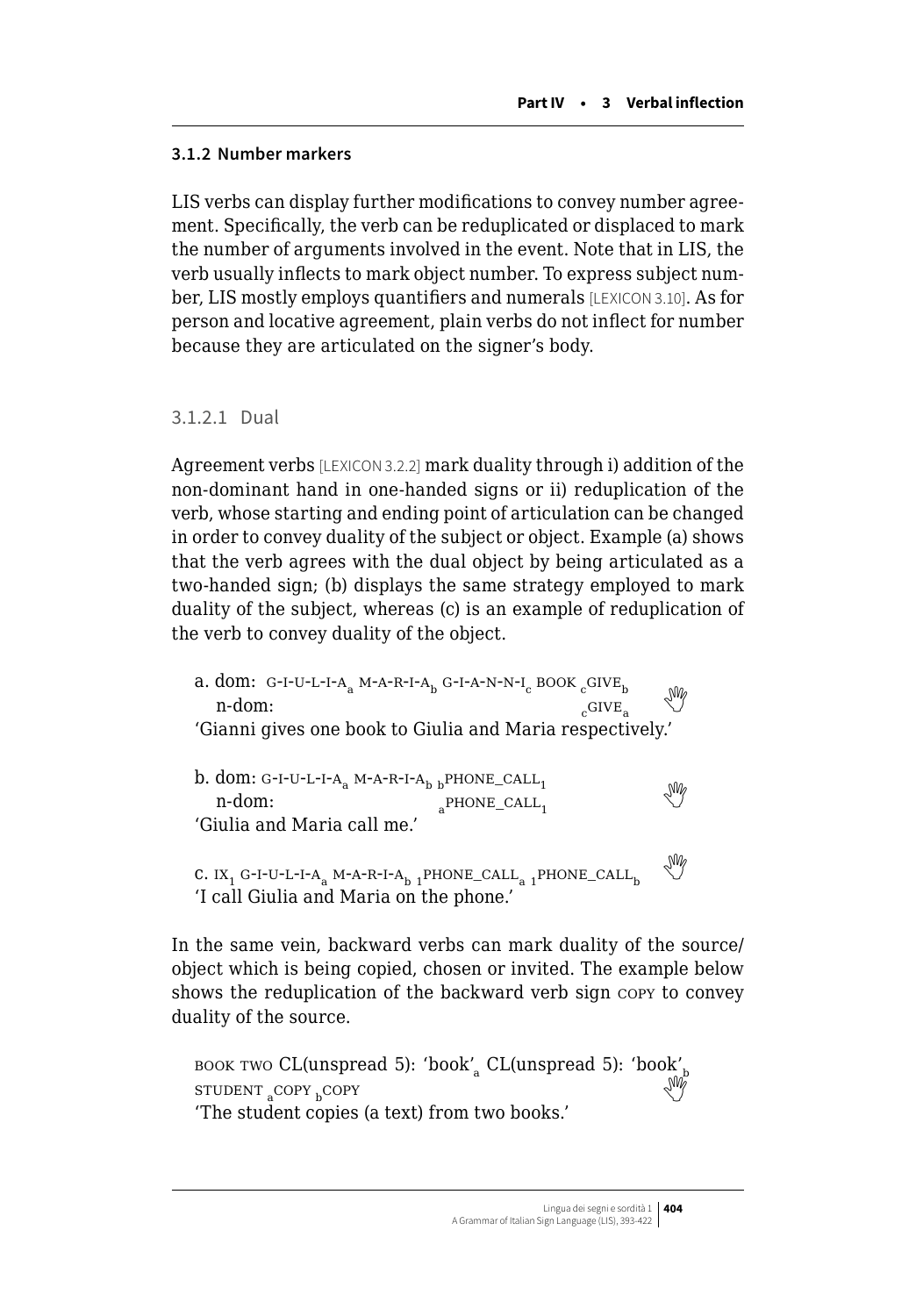The same strategies are employed by that subclass of agreeing verbs which display only one point of articulation in the signing space corresponding to their single argument. The example below shows that the one-handed verb grow\_up becomes a two-handed symmetrical sign in order to convey duality of the subject.

dom:  $CHILD<sub>a</sub> CHILD<sub>b</sub> TWO GROW_UP<sub>b</sub>$  $n$ -dom: $GROW_UP_a$ 'The two children are growing up.'

#### 3.1.2.2 Multiple

LIS agreement verbs mainly inflect to mark plurality of the object. In contrast, a plural subject is marked by numerals and quantifiers. To convey plurality of the object, agreeing and spatial verbs can display specific morphological modifications: i) they can incorporate an arc movement from the contralateral to the ipsilateral side of the signing space to convey the meaning 'all', as exemplified in (a); ii) one handed-signs can be realised as two-handed signs, as in (b); and iii) they can be reduplicated in different locations in space, as exemplified in (c), to convey distributivity features. Reduplication applies to the articulation of the verb an indefinite number of times (usually three).

| $\mathbf{a}.$ $\textsc{give}_{\textsc{arc}}$<br>'Give to all.'                  | M |
|---------------------------------------------------------------------------------|---|
| b. dom: $GIVE_{arc}$<br>n-dom: $\textsc{give}_{\textsc{arc}}$<br>'Give to all.' |   |
| $\texttt{C.}$ $\texttt{GIVE}_{\text{distr}}$<br>'Give to each one.'             | M |

When the object is a sign articulated in the signing space, which can be reduplicated to convey plurality, the verb can show overt agreement with it by being reduplicated in the same loci dedicated to the plural object, as in the example below.

man many house<sub>a</sub>++ burn<sub>a</sub>  $+$ +  $\sqrt{W}$ 'Many men burnt many houses.'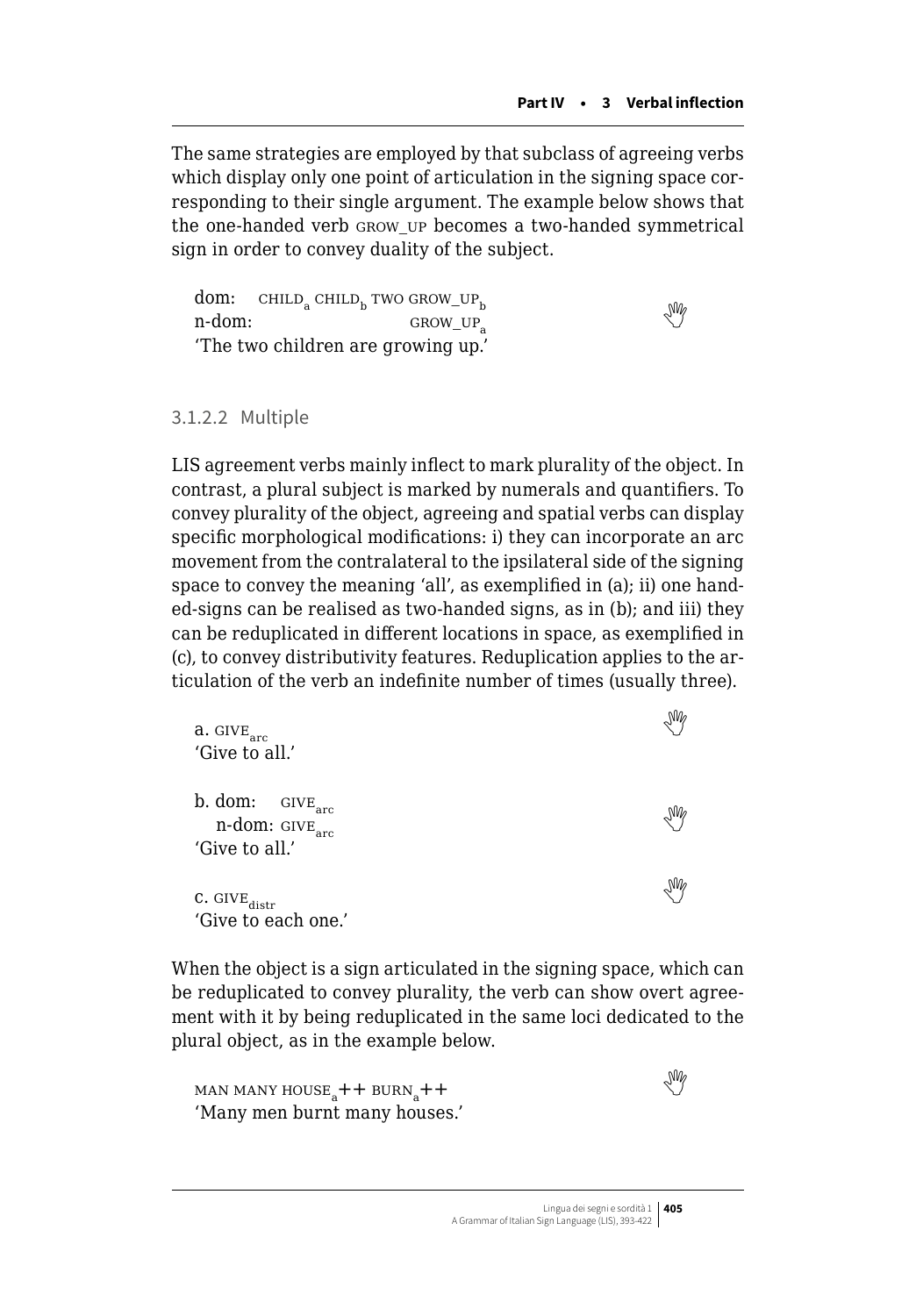# 3.1.2.3 Exhaustive

Exhaustivity refers to number information, but it also specifies the position of members of a set within the signing space. Exhaustivity can be encoded in agreement and spatial verbs. It is conveyed through a distributive morpheme, which is expressed by a repetition of the verbal root and is always interpreted on the internal argument (the theme) in a transitive construction. In the example below, the repetition of the verb (examine++) marks numerosity and distribution of the object.

professor ix student each++ control++  'The professor examines each of the students.' (recreated from Mazzoni 2008, 164)

As for intransitive constructions, the distributive morpheme is admitted only with unaccusative verbs, such as MELT. In the example below, exhaustivity is marked by repetition of the verb.

 $PIECE_a$ PIECE<sub>b</sub> PIECE<sub>c</sub> BUTTER MELT<sub>a</sub> MELT<sub>h</sub> MELT<sub>c</sub> metro metropology 'Each piece of butter has melted.' (recreated from Mazzoni 2008, 164)

# **3.1.3 Reciprocal markers**

LIS verbs behave differently in expressing a reciprocal relation between their arguments depending on the class they belong to (plain verbs, agreement verbs, spatial verbs).

LIS has a reciprocal marker glossed EACH OTHER [LEXICON 3.7.4] that can be employed to express reciprocity with plain verbs that, due to articulatory restrictions, don't mark reciprocity on the verb [SYNTAX 2.1.3.4].

 $IX_{1+2}$ UNDERSTAND EACH\_OTHER 'You and I understand each other.'



Alternatively, plain verbs express reciprocity through *zero marking*, namely, the object slot of a transitive verb is left empty, as shown below:

 $\mathbf{I} \mathbf{X}_{1+3}$  $\mathbf{I} \mathbf{X}_{1+3}$  $\mathbf{I} \mathbf{X}_{1+3}$  love 'We love each other.'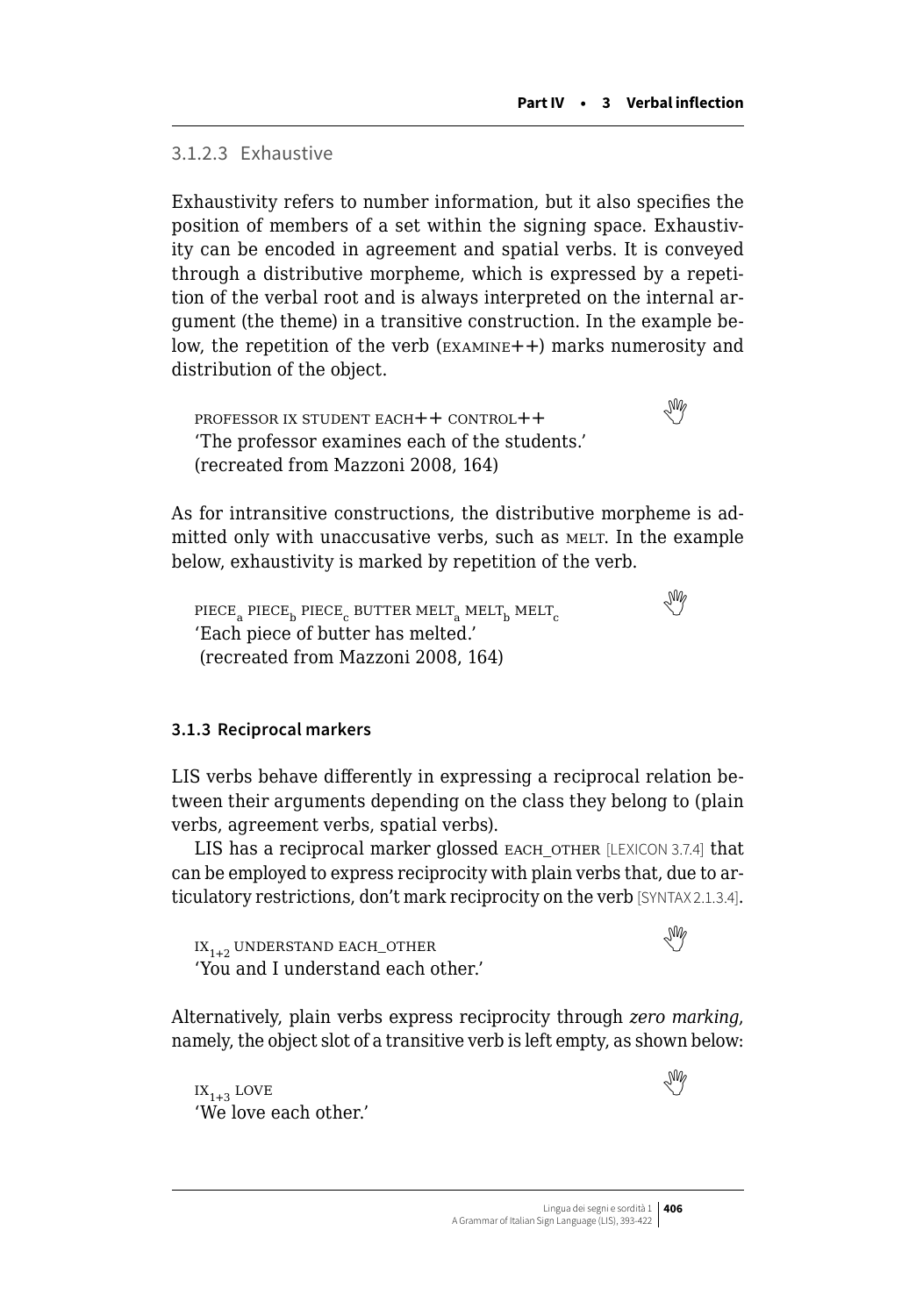<span id="page-14-0"></span>As opposed to plain verbs, agreement and spatial verbs can inflect to convey reciprocity:

i) One-handed signs, such as give, are produced as two-handed signs in which the two hands move alternatively as independent signs, thus marking the two members of the reciprocal relation through *simultaneous reduplication*.

dom:  $1$ <sup>GIVE<sub>2</sub> 2</sub>GIVE<sub>1</sub></sup>  $\lim_{1 \to \infty} \frac{1}{2}$  $\lim_{1 \to \infty} \frac{1}{2}$  $\lim_{1 \to \infty} \frac{1}{2}$   $\lim_{2 \to \infty} \frac{1}{2}$   $\lim_{1 \to \infty} \frac{1}{2}$   $\lim_{2 \to \infty} \frac{1}{2}$ 'We give (something) to each other.'

ii) Two-handed signs, such as DONATE, can realise reciprocity through *sequential reduplication*, namely the two-handed sign moves from the subject to the object and backwards.

 $\texttt{EVERT\_YEAR CHRISTMAS IX}_{3a+3b \text{ a}}$  $\texttt{EVERT\_YEAR CHRISTMAS IX}_{3a+3b \text{ a}}$  $\texttt{EVERT\_YEAR CHRISTMAS IX}_{3a+3b \text{ a}}$ DONATE $_\mathtt{b \text{ b}}$ DONATE $_\mathtt{a}$ 'Every year at Christmas they give each other a present.'

Alternatively, the two-handed sign is produced as if the two hands functioned as independent articulators, moving alternatively between the positions of the two arguments of the predicate.

dom:  $1$ DONATE<sub>2 2</sub>DONATE<sub>1</sub>  $n$ -dom:<sub>2</sub>DONATE<sub>1</sub> 1DONATE<sub>2</sub> '(To) donate to each other.'

The reader is referred to [SYNTAX 2.1.3.4] for a more detailed description of reciprocity in LIS.

# **3.2 Tense**

The previous sections have described how LIS verbs can inflect to mark agreement with their arguments. Here, we explore the morphological processes that LIS verbs can undergo in order to convey tense, besides employing lexical markers [LEXICON 3.3.1] and temporal adverbials.

# **3.2.1 Time lines**

Temporal information is expressed in LIS through a spatial metaphor which visualizes time as a line with respect to the signer's body.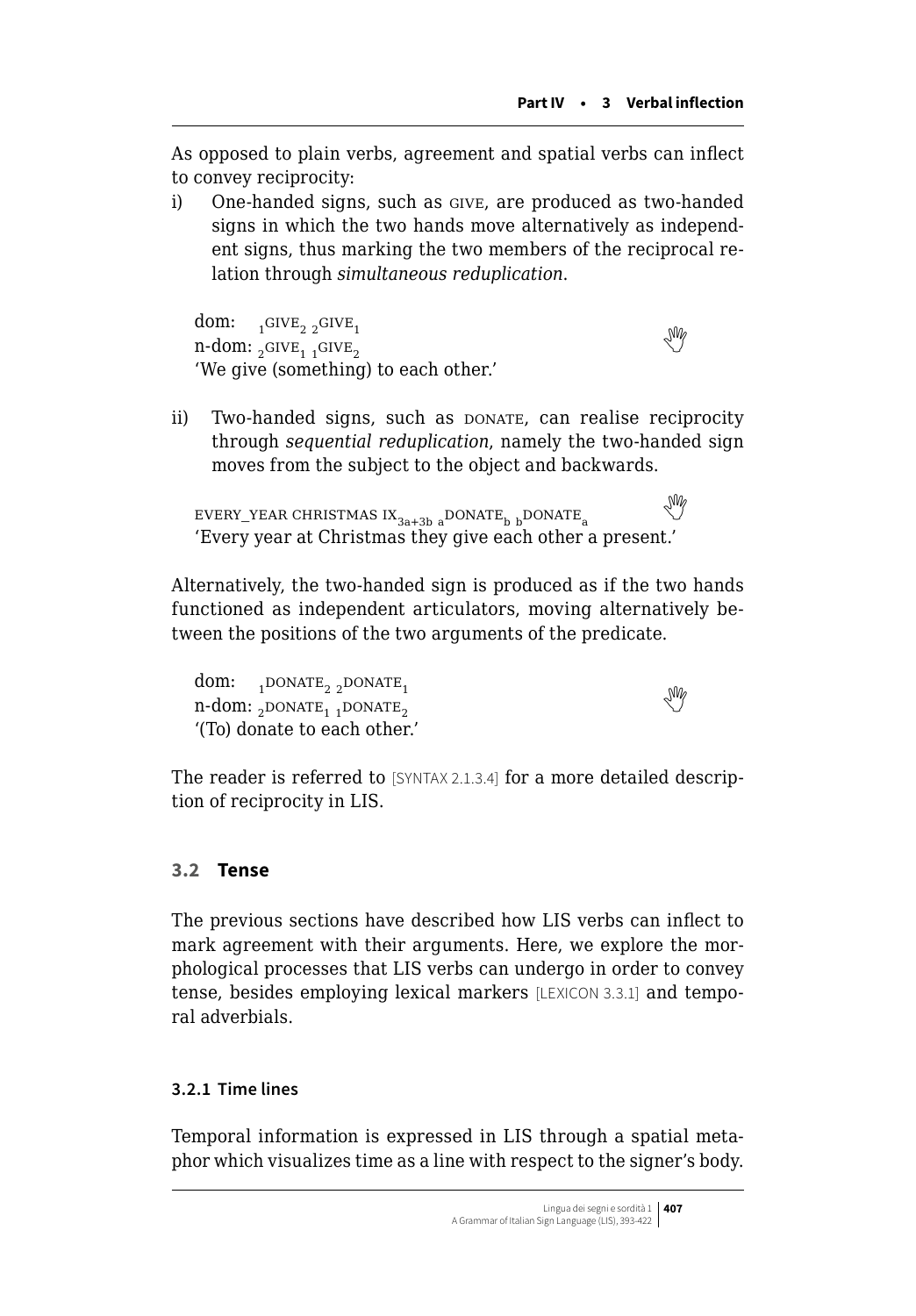More specifically, the space in front of the signer represents the future, the space in which the signer is located, or the positions very close to the signer's body, represents the present, the space behind the signer represents the past. Therefore, points of the signing space can be considered abstract morphemes which combine with temporal adverbials or verbs in order to convey temporal information and are used as references to locate events in time. In general, in LIS this visual metaphor can be conveyed through non-manual markers occurring with the lexical sign for the verb [MORPHOLOGY 3.2.2], or it can be encoded into temporal adverbials.

Temporal adverbials referring to the past display a movement and orientation of the palm towards the space behind the signer; temporal adverbials referring to the present are produced in front of the signer in a position very close to his/her body; temporal adverbials referring to the future are directed towards an indefinite point of the space in front of the signer. Being articulated more or less close to the body of the signer, temporal adverbials can locate events in the far past, near past, present, near future, future and far future. The time adverbials reported below show the realisation of the time line in LIS moving from the back to the front of the signer.



**PAST** 



**YESTERDAY**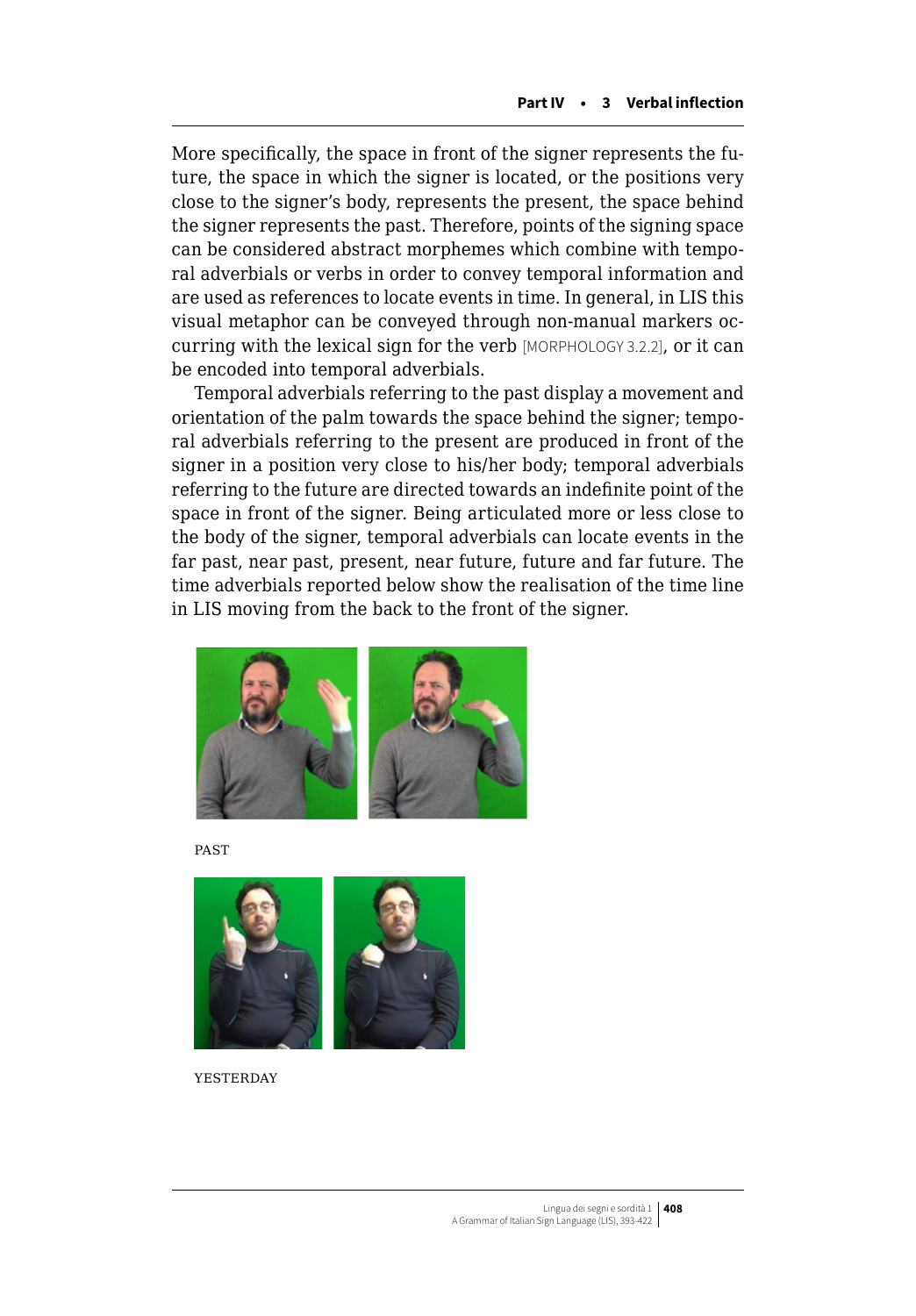

before



**RECENTLY** 



**TODAY** 



**TOMORROW**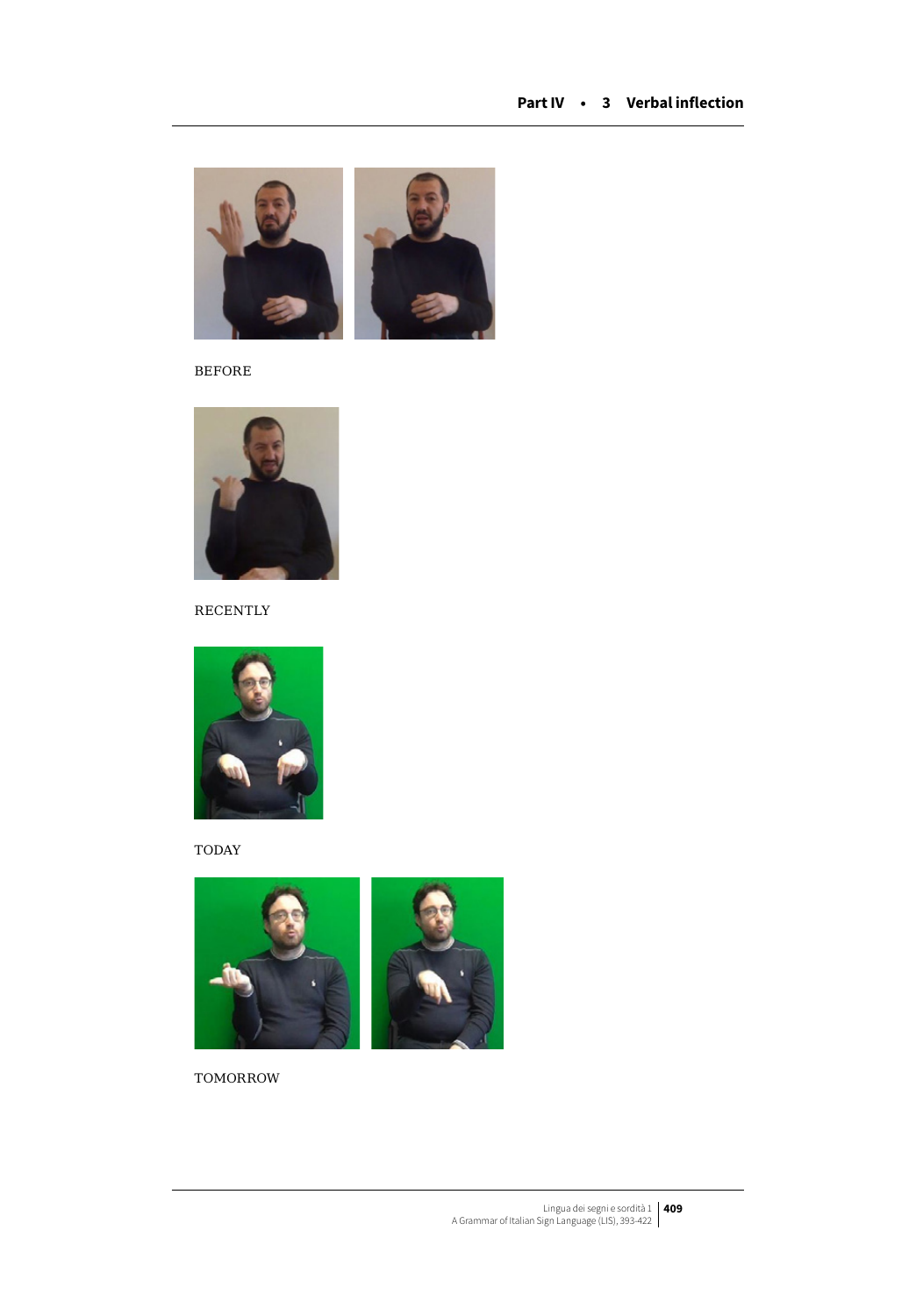

future

#### **3.2.2 Tense inflection**

Tense inflection refers to the morphological processes able to modify the articulation of the verb sign in order to convey temporal information about the event.

LIS realises tense inflection by changing the position of the shoulders during the articulation of the verb sign: when the shoulders are aligned with the rest of the body, the action is taking place at the time of utterance (a); if the shoulders are tilted backwards, the action took place before the time of utterance, namely in the past (b); if the shoulders are tilted forward, the predicate defines a future event which will take place after the time of utterance (c). Therefore, tense inflection in LIS can be conveyed non-manually and, when it does, it displays the visual metaphor of the 'time as a line'. It is important to notice that the possibility of inflecting the verb to carry temporal information is restricted to the variety of LIS used in the Napoli-Salerno area.

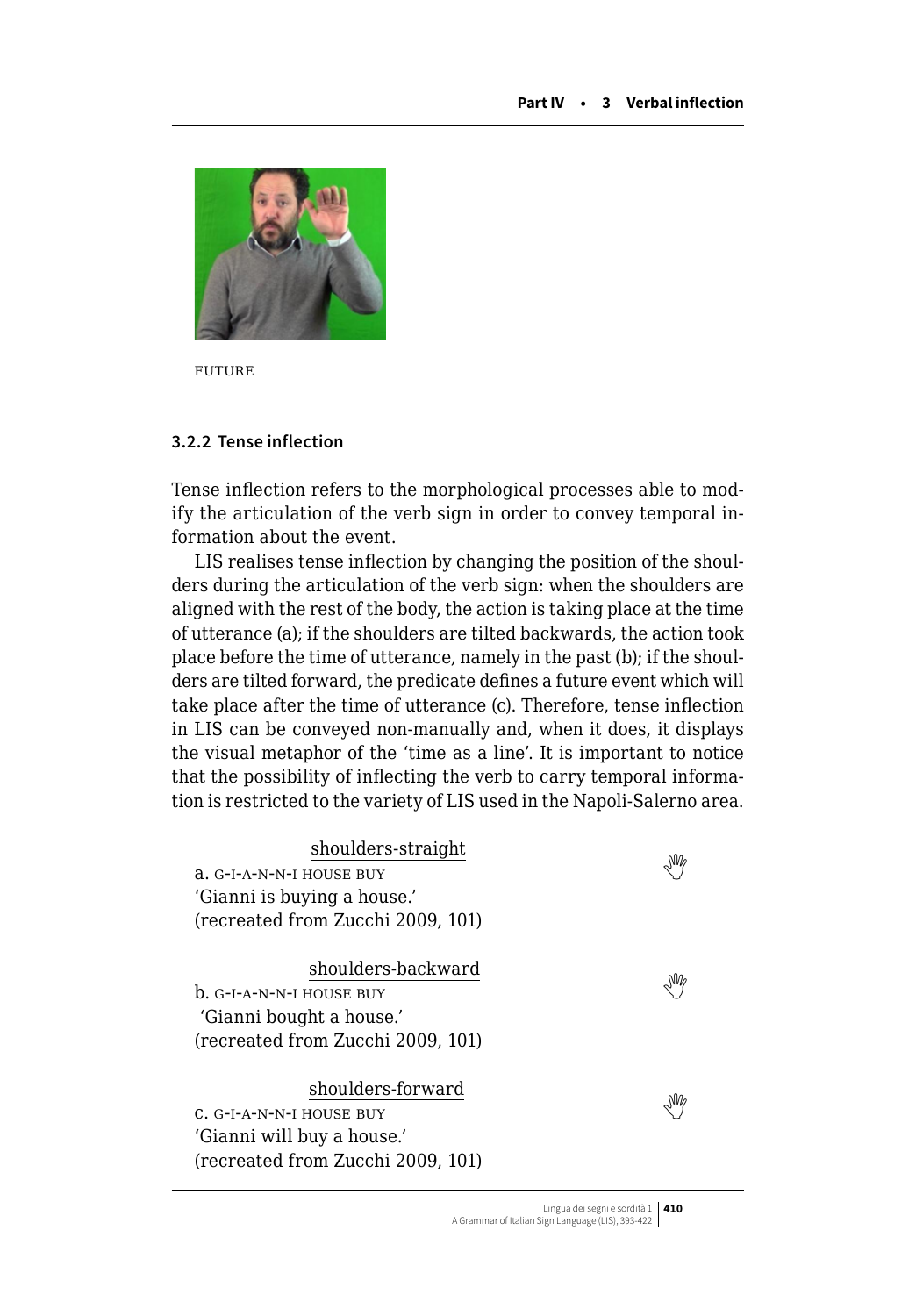<span id="page-18-0"></span>When the sentence contains past and future temporal adverbials as independent lexical signs, non-manual inflection on the verb is absent, because tense in conveyed through the temporal adverbial.

past g-i-a-n-n-i house buy  'Some time ago Gianni bought a house.' (based on Zucchi 2009, 103)

# **3.3 Aspect**

Aspectual information in LIS can be conveyed through lexical markers [LEXICON 3.3.2], adverbials or morphological modification of the verb sign, which specify whether the action is completed (perfective aspect) or not completed (imperfective aspect). The following sections describe the morphological processes LIS employs to express aspectual information, mainly consisting in movement manipulations, repetition and lengthening of the verb sign.

#### **3.3.1 Imperfective**

Imperfective aspect refers to events or activities which are not completed or that are still going on at the time of utterance. It can also refer to events which are habitual or that are repeated, irrespective of the event time (past, present, future). LIS can convey imperfective aspect through morpho-phonological modifications of the verb sign.

#### 3.3.1.1 Habitual

Habitual aspect relates to events which are usual and happen repeatedly. In LIS, habitual aspect is conveyed through adverbials or rapid repetition and lengthening of the verb sign. Below, we provide an example for each strategy respectively.

a. every\_day child cry  'The child cries every day.' (based on Bertone 2011, 222)  $b.$ child  $c$ RY $+$ 'The child was always crying.' (based on Bertone 2011, 222)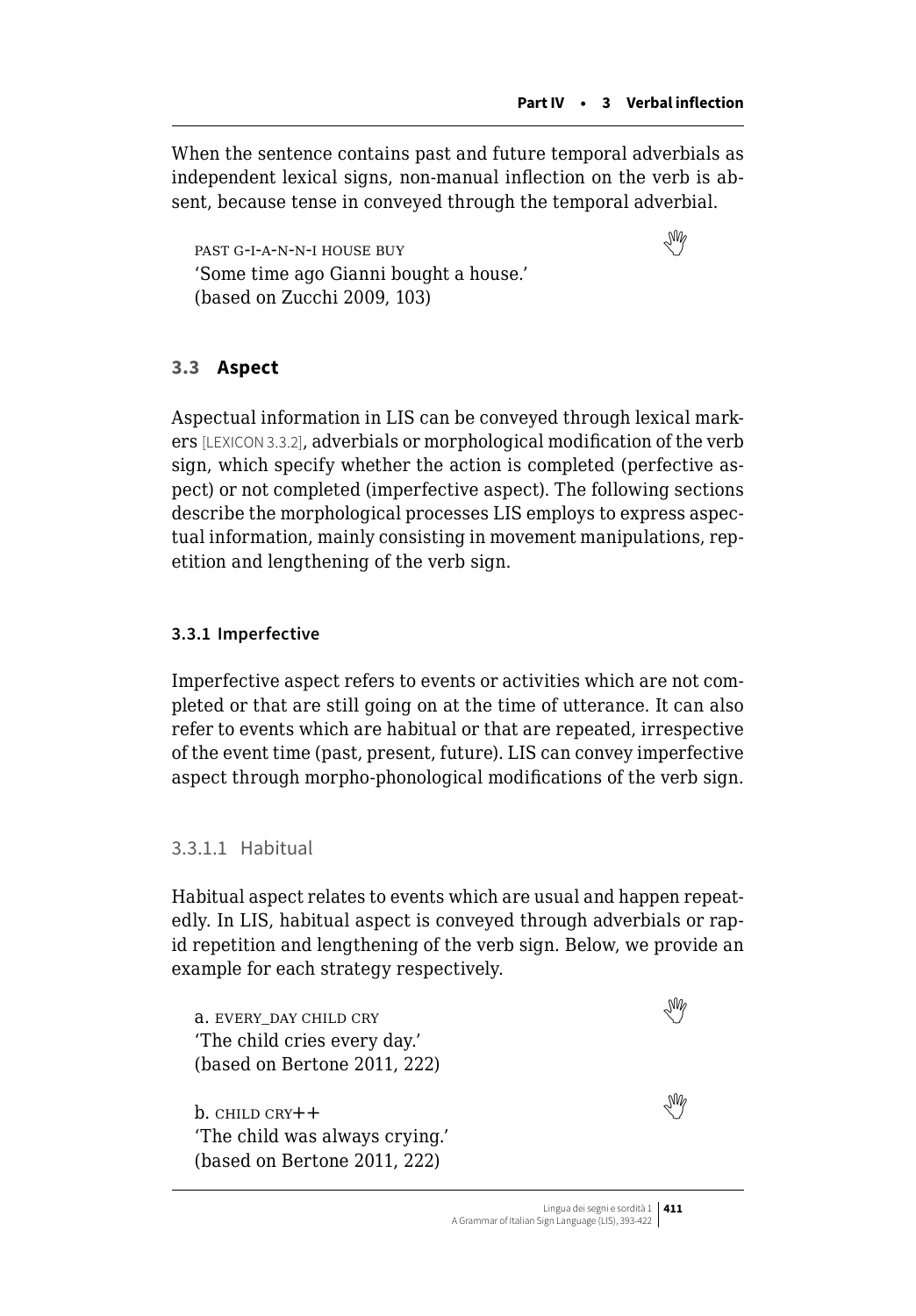#### 3.3.1.2 Continuative/durative

In LIS, continuative aspect is conveyed through morphological modifications consisting in a longer duration of the articulation of the verb sign or in its repetition. The longer articulation indicates that an event lasts indefinitely in time, without precise information about when it starts/started and ends/ended (a). Repetition, instead, indicates that the same event is repeated for an indefinite time. The verb is repeated at least three times (b). Furthermore, the verb sign can be marked by specific non-manual markers consisting of furrowed eyebrows (fe) and puffed cheeks (pc) (b), or open mouth (om) conveying the indefinite duration of the event, as in (a).

om a. $G$ -I-A-N-N-I WINDOW LOOK AT 'Gianni is looking out of the window.' fe

pc  $\frac{\mu}{\sqrt{m}}$ b. study++ '(S/he) studies/studied for an indefinite period of time.'

#### 3.3.1.3 Conative

Conative aspect is a type of imperfective aspect which refers to the unfinished status of an event that was about to start. LIS can encode conative aspect morphologically, by modifying the articulation of the verb. To illustrate, compare the articulation of the verb FIGHT in (a), with the articulation in (b), which displays morphological modifications to encode conative aspect, glossed FIGHT.CON.

**a.** $IX_1 IX_3$  FRIEND  $IX_{1+3}$  FIGHT 'I had a fight with my friend.'

Context: You are having a drink with your girlfriend at the bar. A man hits you, and the two of you start arguing. You are about to have a fight when your girlfriend asks you to leave.

b. dom: MAN IX<sub>a</sub> IX<sub>1 1</sub>COMMUNICATE<sub>3a 1</sub> FIGHT.CON<sub>3a</sub> GIRLFRIEND <sub>3b</sub>ASK<sub>1</sub> neg\_<sup>o</sup> n-dom:  ${}_{3}CL(G)$ : 'move'<sub>1</sub>  $\frac{1}{1}$ 'A man hit me. We started arguing and we were about to have a fight when my girlfriend called me, thus we did not fight.'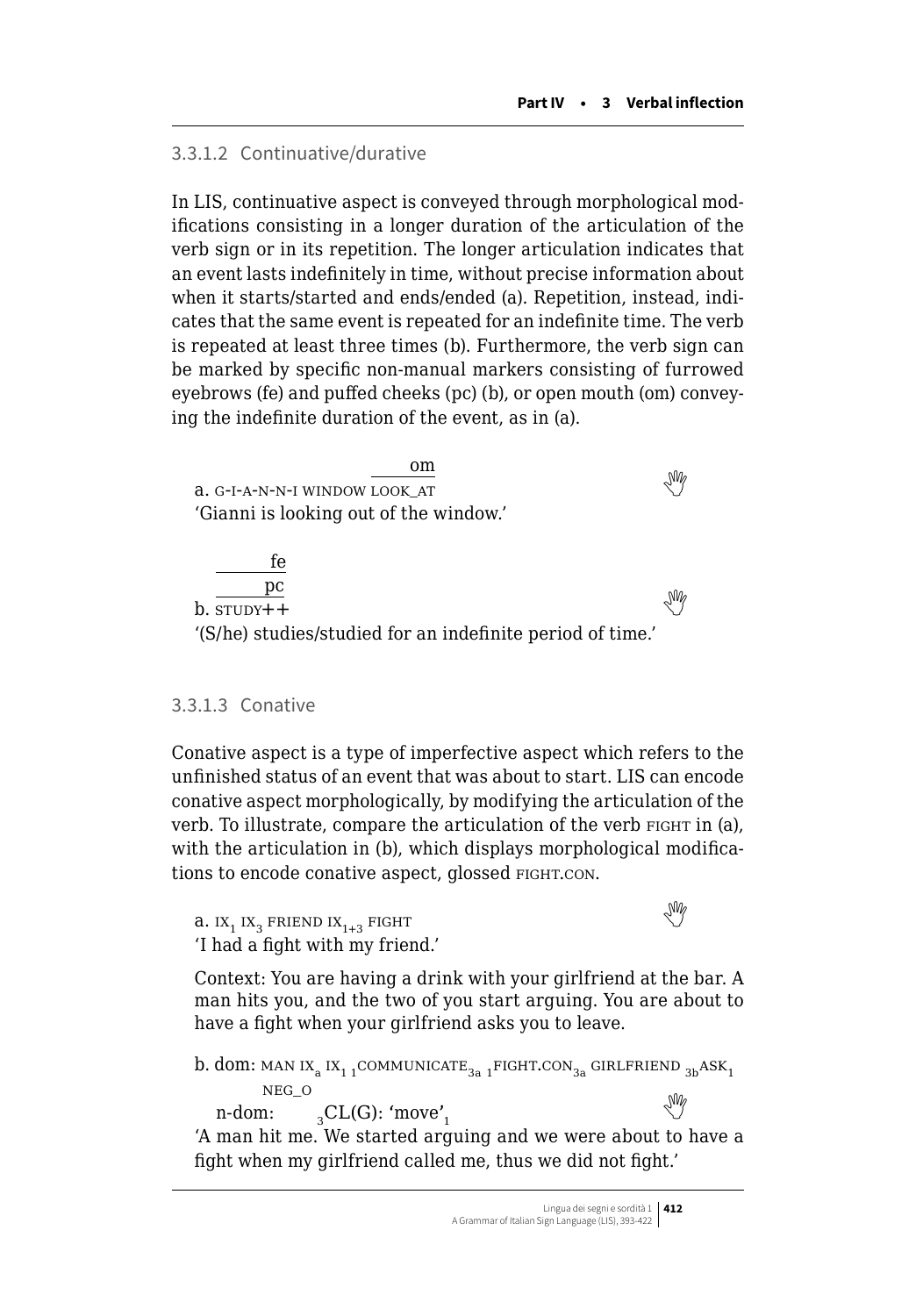As example (b) clearly shows, conative aspect can be realised in LIS by interrupting the articulation of the verb, which displays a reduced and unfinished movement.

# **3.3.2 Perfective**

Perfective aspect refers to a closed and completed event. LIS can convey perfective aspect through morpho-phonological marking on the sign for the verb, or through lexical markers [LEXICON 3.3.2].

3.3.2.1 Iterative

Iterative perfective aspect refers to those events that, despite being repeated many times, are single completed events. Besides employing adverbs, LIS conveys the iterative nature of an event, action or situation through morpho-phonological modifications of the verbal sign. When expressing iterative perfective aspect, the movement of the verb is lengthened, repeated and wider with respect to the movement of the verb in its citation form. Despite their similarity, iterative aspect differs from habitual aspect [MORPHOLOGY 3.3.1.1] in displaying a slower articulation of the verb sign, marking the repetition of the event. The typical non-manual markers conveying iterative perfective aspect are furrowed eyebrows (fe) and squinted eyes (sq) produced simultaneously to the verbal sign.

fe sq  $\frac{1}{\sqrt{m}}$ meet + + '(He/she) has met (him/her) several times.'

#### 3.3.2.2 Inceptive/inchoative

As a type of perfective aspect, inceptive/inchoative aspect encodes the starting point of an action or state, which in the end is realised. To be more specific, inceptive aspect describes the beginning of an action, whereas inchoative aspect refers to the beginning of a state.

LIS does not encode these aspects through morphological modifications of the verb. It rather employs the aspectual marker pone occurring with the mouthing of the Italian word corresponding to 'already' (i.e. *già*) to express inceptive aspect (a), and the verb BEGIN to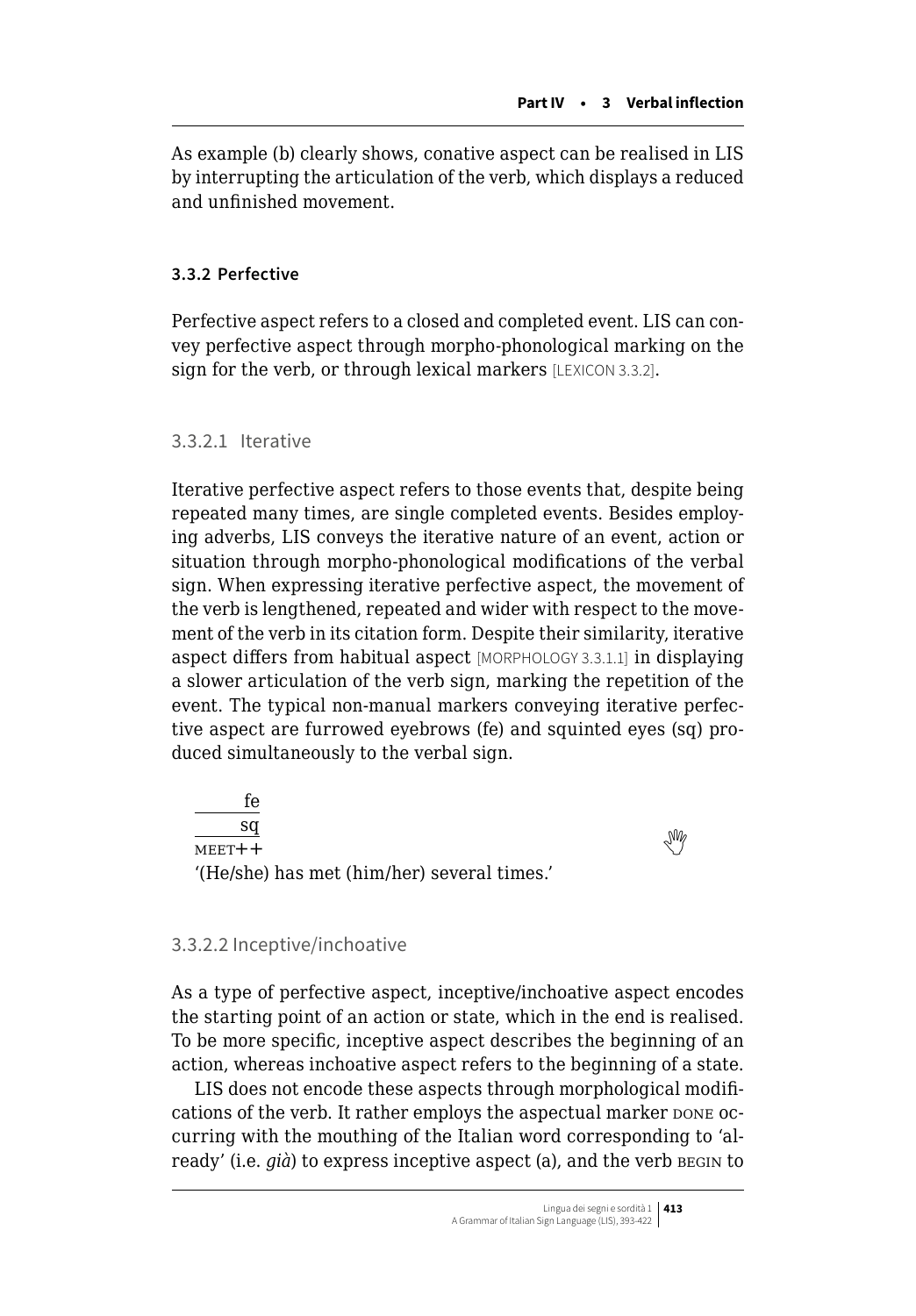<span id="page-21-0"></span>express inchoative aspect (b). An example for each strategy is provided below.

a. film begin done  'The film is beginning.'

**b.**exam approach ix, begin feel\_panic  $\mathbb{C}$ 'The exam is approaching, and I am starting to panic.'

#### 3.3.2.3 Completive

Completive aspect is marked in LIS through the lexical manual sign DONE [LEXICON 3.3.2], which defines that the event is completed.

 $G-I-A-N-N-I$ HOUSE BUY DONE 'Gianni has bought a house.' (recreated from Zucchi et al. 2010, 199)

# **3.4 Modality**

In [LEXICON 3.3.3], we listed the manual markers of deontic and epistemic modality. Generally speaking, deontic modality conveys obligation, prohibition, necessity, recommendation, ability, permission, intention and volition. On the other hand, epistemic modality refers to the expression of the signer's judgment or evaluation about the likelihood of the event of the utterance. Signers can express their absolute certainty about the happening or not of an event (either past, present or future) based on their knowledge and evidences, or they can express their evaluations and hypotheses.

LIS encodes deontic and epistemic modality through lexical markers occurring with dedicated non-manuals, which can also spread on the entire sentence. Nevertheless, sometimes lexical signs can be dropped, and modality is encoded through non-manual markers alone. Crucially, the different non-manual markers employed specify the degree of certainty the signer has about his/her proposition. We describe the morphological strategies for deontic and epistemic modality, respectively, in the following sections.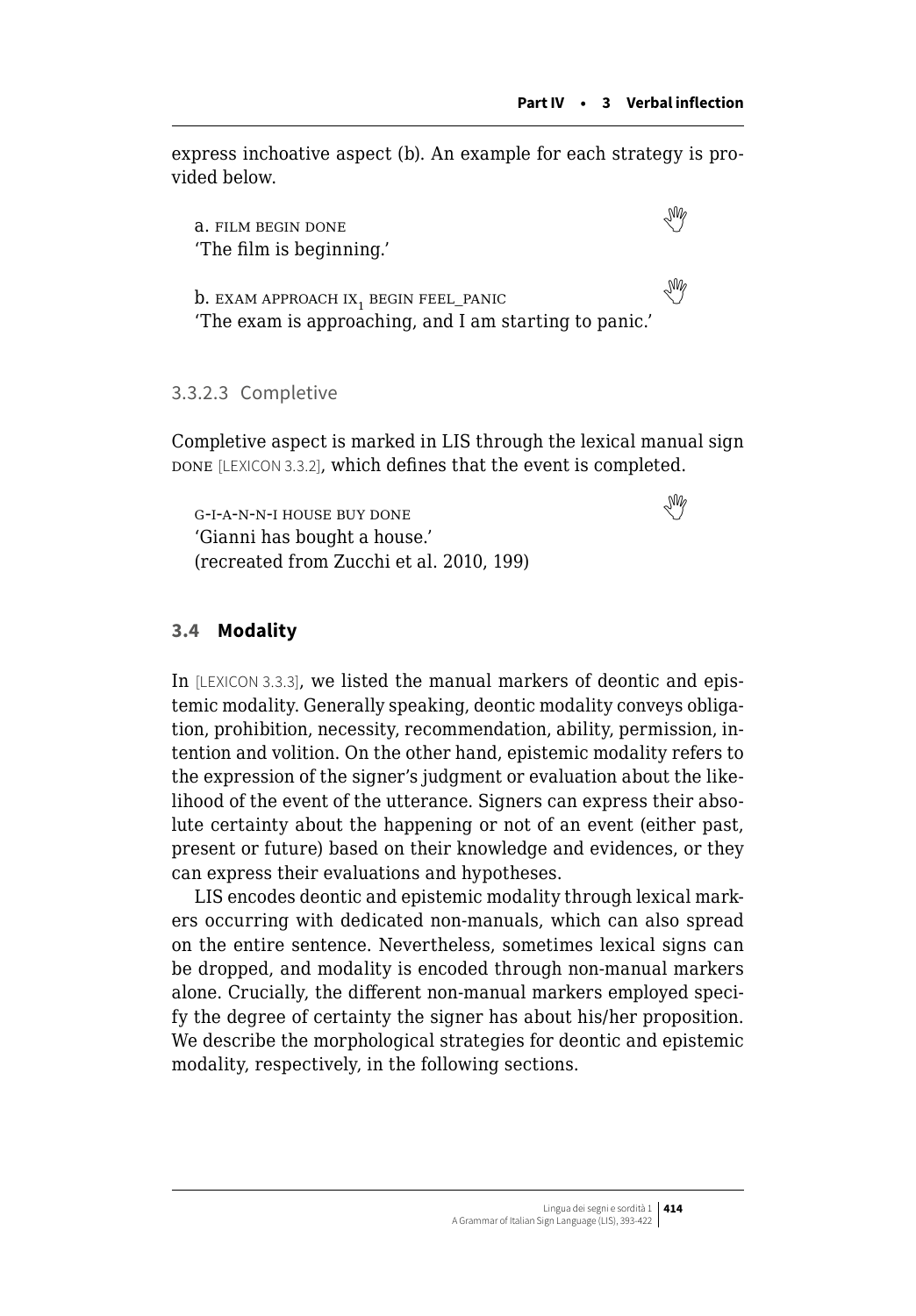# **3.4.1 Deontic modality**

Deontic markers [LEXICON 3.3.3.1] in LIS can be accompanied by furrowed eyebrows (fe) and/or head nod (hn). Sometimes, the manual deontic marker can be dropped, and the non-manual markers spread on the verbal sign. In the example below, permission is encoded through head nod produced over the verb, in the absence of a manual deontic marker.

Context: you are driving, at the signal STOP you must stop the car. What do you do next?

cond hn LOOK RIGHT LOOK LEFT  $\overline{\text{bare CL(unspread 5)}}$ : 'car\_move' 'You look to the right and to the left. If the road is empty, you are allowed to move ahead.'

Often, morphological modifications concern the deontic marker itself. In the example below, the modal must displays a slower and repeated articulation in order to emphasise the obligation being conveyed.

no today must++  'No, you have to do it today!'

#### **3.4.2 Epistemic modality**

The manual signs encoding epistemic modality in LIS [LEXICON 3.3.3.2] can display different non-manual markers, yielding different semantics. In general, we can distinguish between epistemic certainty and epistemic possibility. Certainty is mainly associated to furrowed eyebrows (fe) and head nod (hn). On the other hand, possibility can either involve squinted eyes (sq) or raised eyebrows (re) and head nod, sometimes associated to mouth corners down (md), depending on the confidence the signer has about the truth of the utterance and/or the likelihood of the event. Non-manual markers are mainly produced in correspondence to the epistemic manual markers, though they can sometimes spread on nearby signs.

Epistemic certainty is encoded through furrowed eyebrows and a strong head nod simultaneously articulated over the manual sign be\_ able. In so doing, the signer expresses his certainty about the likelihood of the event, since he knows that the external conditions allow its realisation. This is illustrated below.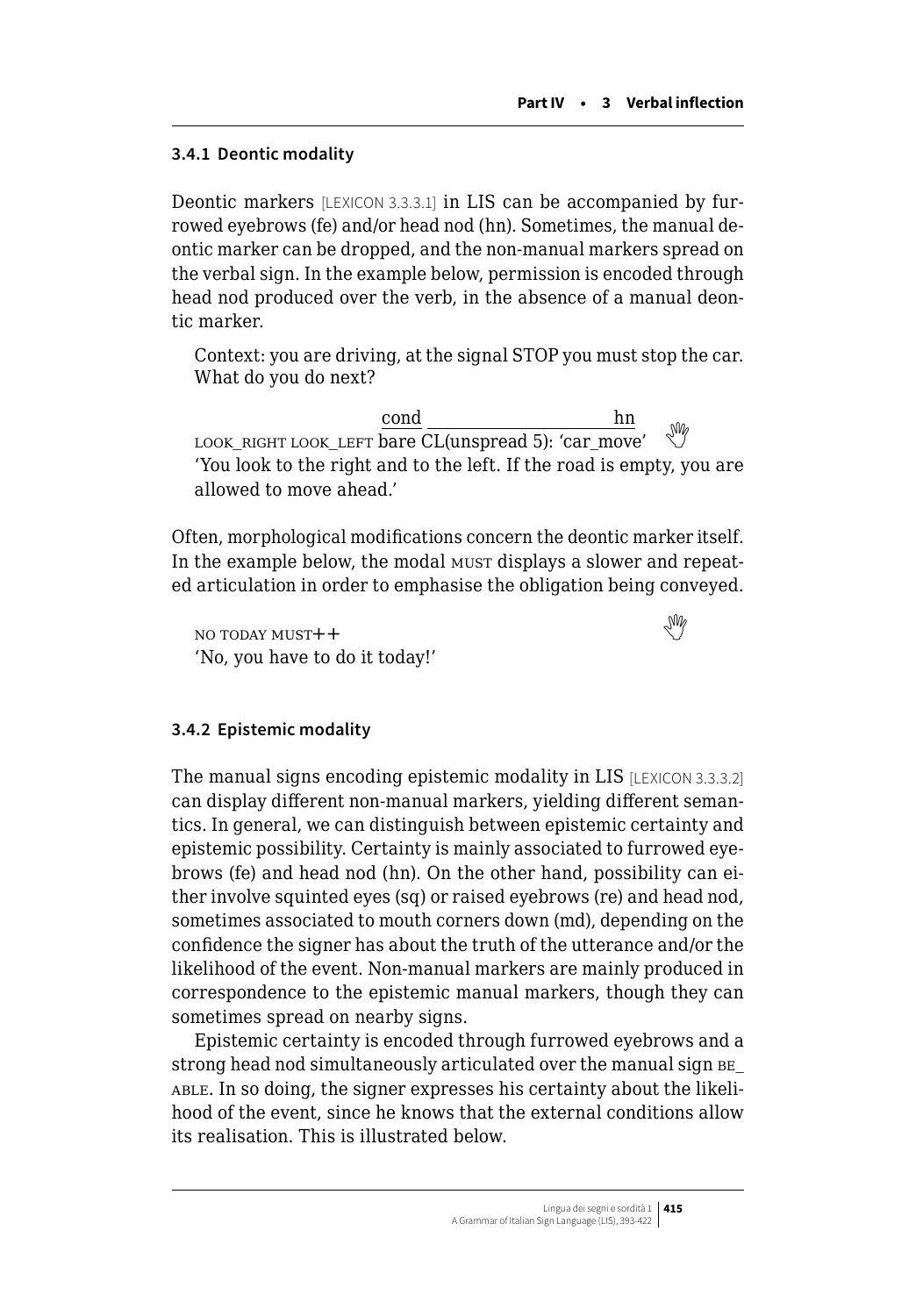

In order to emphasise the certainty about the ability of someone/ something to perform an action, due to favourable external conditions, the sign BE ABLE can be reduplicated and marked by repeated head nod, furrowed eyebrows and slightly puffed cheeks (pc). In the example below, we see that head nod and furrowed eyebrows are spread on the whole utterance, yielding the signer's certainty that the friend is able to come because he already knows the way.



Crucially, epistemic certainty can also be encoded by means of nonmanual markers alone modifying the verb sign. In the example below, we see that the verb pass is marked by a strong head nod and furrowed eyebrows.

| fe                                |   |
|-----------------------------------|---|
| hn                                |   |
| <b>LUCA EXAM PASS</b>             | M |
| 'Luca will surely pass the exam.' |   |

On the other hand, epistemic possibility encoding the judgment or evaluation about the likelihood of the event is expressed through different clusters of non-manual markers, yielding different degrees of feasibility.

Squinted eyes usually encode the doubts of the signer about the possible realisation of the event in the utterance. In the example below, these non-manuals spread on the entire sentence, conveying the signer's uncertainty.

sq FRIENDIX<sub>1</sub> LOOK\_FOR FIND BE\_POSSIBLE(1) 'I (think) I can find the friend I am looking for.'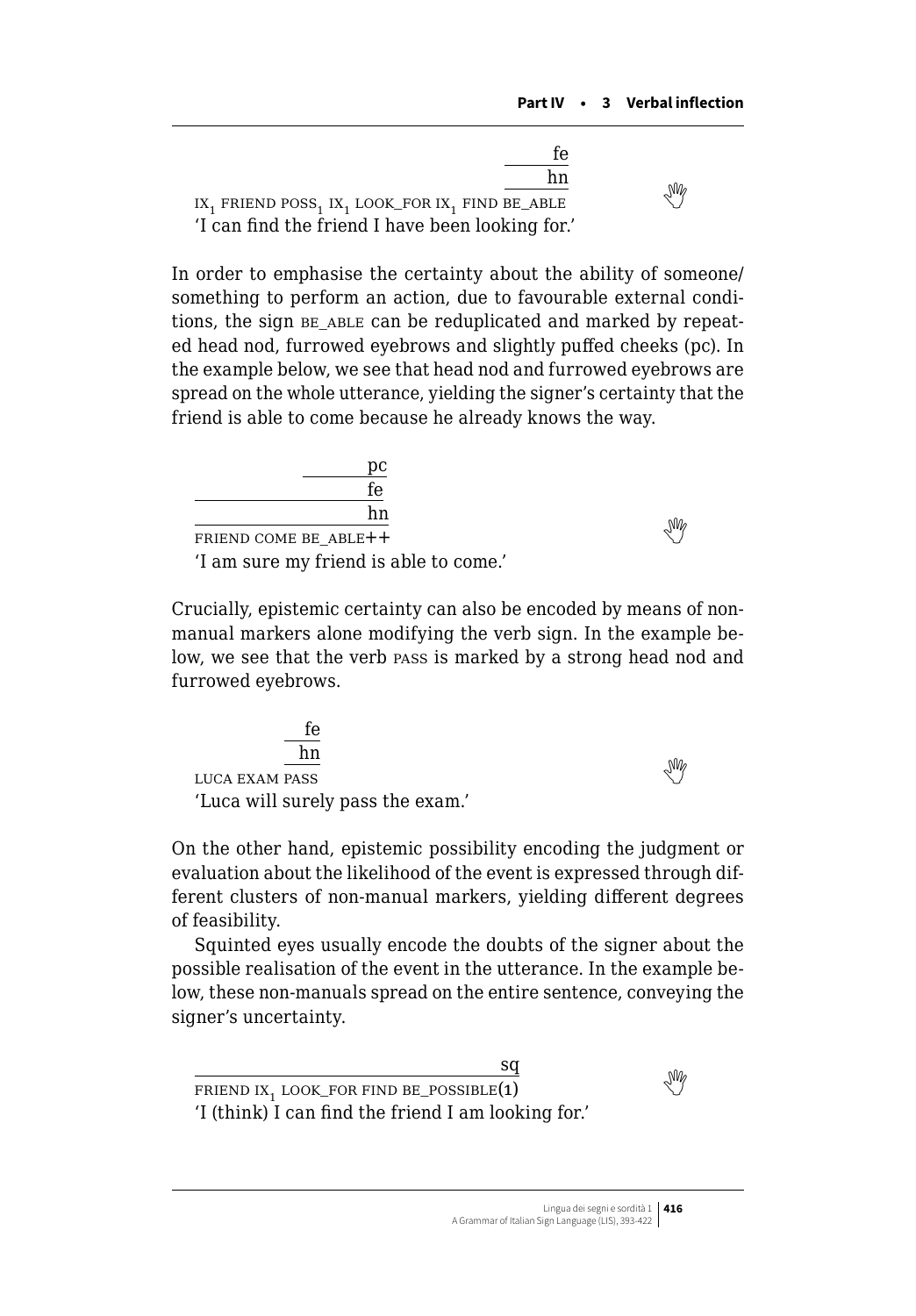Raised eyebrows and mouth corners down, usually combined with a head tilt backwards (ht-b) are used to express that the event is possible but the signer is not sure about that due to lack of information. The non-manuals can occur with the epistemic markers  $BE_POSIBLE(1)$ and  $BE$   $posSIBLE(2)$  and  $spread$  on the whole sentence.

| ht-b                                         |  |
|----------------------------------------------|--|
| re                                           |  |
| md                                           |  |
| FRIEND POSS <sub>1</sub> COME BE_POSSIBLE(1) |  |
| 'I think my friend can come.'                |  |

Head nod, sometimes associated to raised eyebrows, yields a higher degree of possibility of the event due to the circumstances. The head nod usually occurs with the epistemic marker, but it can also spread on the preceding or following signs, as in the examples below.

|                                                                                                                 | hn |  |
|-----------------------------------------------------------------------------------------------------------------|----|--|
|                                                                                                                 | re |  |
| a. dom: LETTER IX(dem) <sub>a</sub> MOTHER WRITE BE_POSSIBLE(1)<br>n-dom: LETTER ------------------------------ |    |  |
| 'It is possible that my mother wrote this letter.'                                                              |    |  |
|                                                                                                                 | hn |  |
| <b>b.</b> DATE TWO $^{\wedge}$ FIVE DECEMBER TRAIN IX PLACE EMPTY BE POSSIBLE(2)                                |    |  |
| hn<br>PALM BACK                                                                                                 |    |  |
| 'It is possible to find free seats on the train on December 25th.'                                              |    |  |

Note that in (b) the signer articulates a final manual marker, glossed palm\_back, encoding that the event is possible due to the circumstances, but the signer has no evidence for it at the time of the utterance.

# **3.5 Negation**

Negation in LIS is mainly conveyed through negative markers and nwords [SYNTAX 1.5.1.1], whose syntactic features are analysed in [SYNTAX 1.5.1.2]. However, there are some instances of negation as inflectional category, which will be explored in the next sections. Negation as inflectional category refers to the morphological modifications that predicates or sentences can undergo in order to convey negation,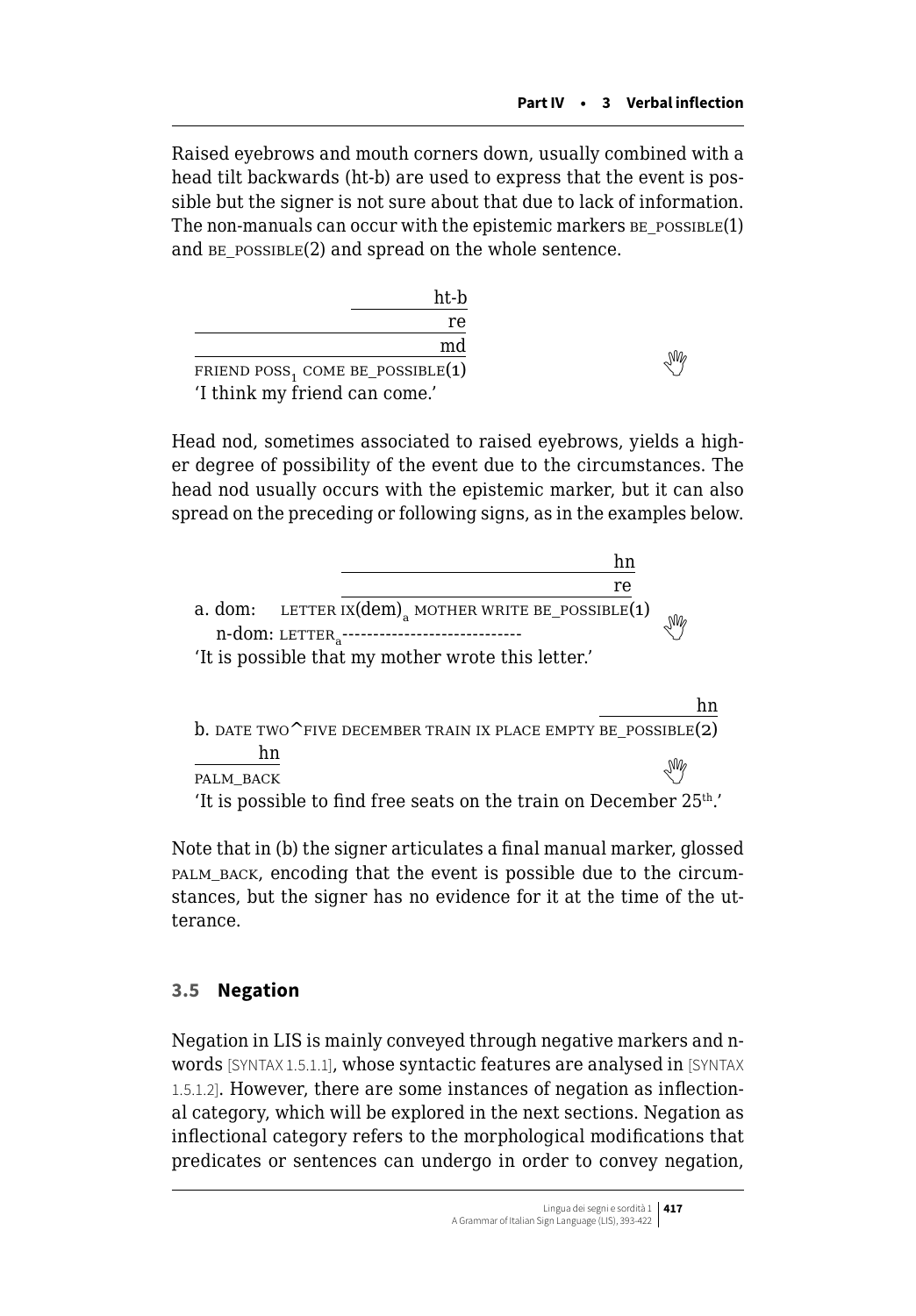<span id="page-25-0"></span>besides employing lexical negative markers. Specifically, LIS verbs can i) incorporate negative elements, ii) be marked by specific nonmanual markers or iii) display a completely different form to convey their negative counterpart.

# **3.5.1 Regular negation**

The present section concerns those processes modifying the morphology of verb signs in order to convey negation. These processes are considered instances of regular negation in that the negative features incorporated remain visible. We will see that these processes can be conveyed through both manual and non-manual markers.

# 3.5.1.1 Manual markers

Manual markers of negation refer to instances of incorporation of a negative element within the articulation of the verb sign, which however remains identifiable. Incorporation can be either a sequential or simultaneous process. In sequential incorporation, the negative morpheme NOT combines with the verb stem. This is illustrated for the verbs  $KNOW$  (a),  $BE$   $ABLE$  (b) and want (c). The typical negative headshake (hs) occurring with the marker nor can spread on the preceding verb stem.

| hs<br>a. KNOW <sup>NOT</sup>                          | NW |
|-------------------------------------------------------|----|
| 'Do not know'                                         |    |
| hs<br>b. BE ABLE <sup>NOT</sup><br>'(To) not be able' | NW |
| hs<br>C. WANT <sup>^</sup> NOT<br>'Do not want'       | NW |

On the other hand, the modal can (see [SYNTAX 1.5.1.1.2] for details) allows the simultaneous incorporation of the negative element NOT. As we can see from the example below, the sign for the modal can (a) is a symmetrical two-handed sign articulated with both hands closed in the neutral space, displaying a short movement downward. To con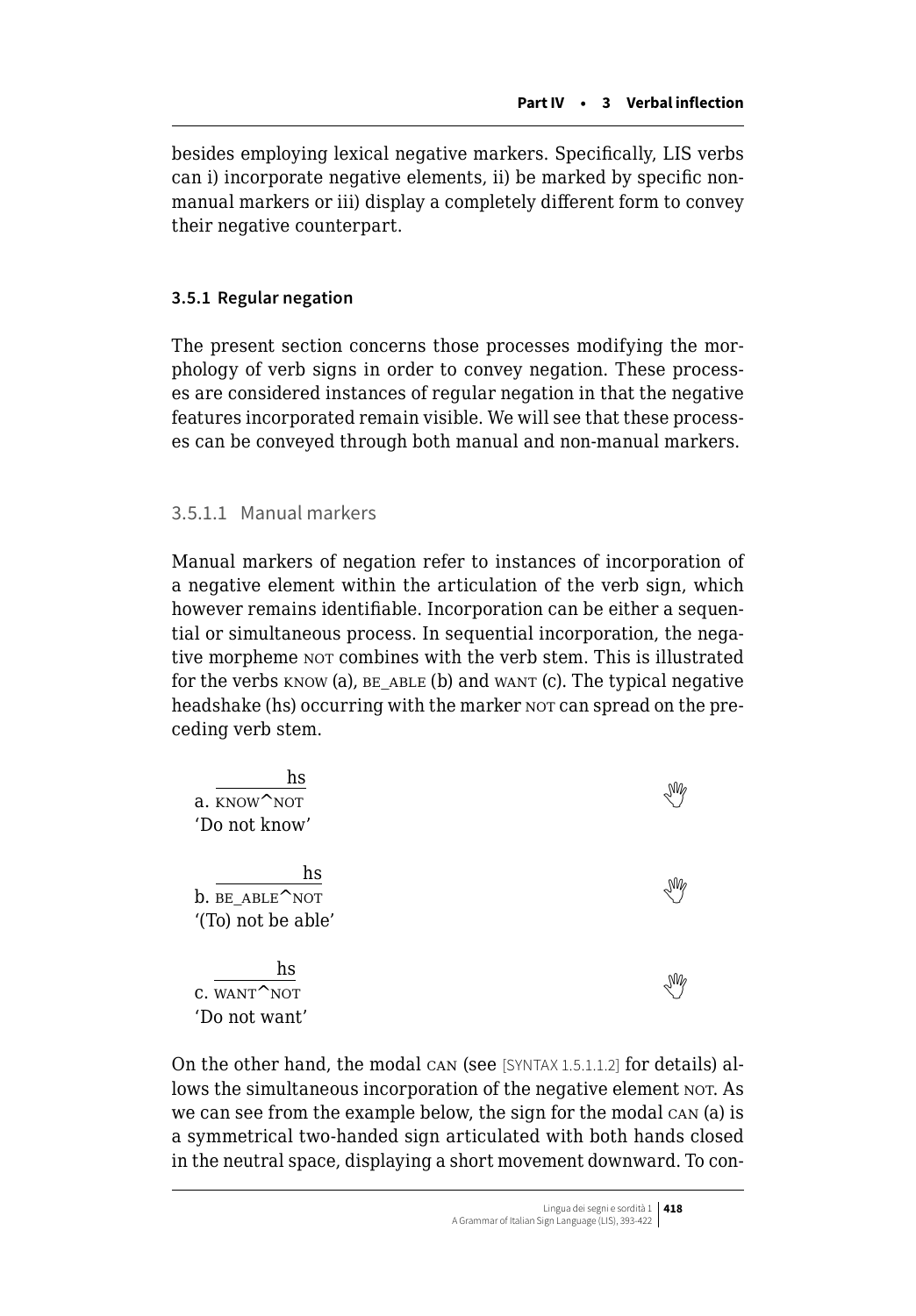vey the negative meaning, a left-to-right rapid movement is added, together with the typical negative non-manual marker. The resulting sign is  $can \n\sim$  NOT (b).

| a. CAN                                  | NW |
|-----------------------------------------|----|
| hs<br>b. CAN <sup>NOT</sup><br>'Cannot' | M  |

#### 3.5.1.2 Non-manual markers

In general, in LIS negative non-manual markers alone cannot negate a predicate or a whole sentence, they must be articulated with a manual negative marker or n-words [SYNTAX 1.5]. However, in some central and southern varieties of LIS, we can find negation conveyed through the typical negative non-manual marker, namely headshaking (hs) alone, occurring with the sign for the verb.

hs  $\overline{\text{CAT}_a \text{ DOG}_b \text{ }^C_{\text{HASE}_a}}$  $\overline{\text{CAT}_a \text{ DOG}_b \text{ }^C_{\text{HASE}_a}}$  $\overline{\text{CAT}_a \text{ DOG}_b \text{ }^C_{\text{HASE}_a}}$ 'The dog does not chase the cat.'

**3.5.2 Irregular negation**

Irregular negation refers to those instances in which verbs display a completely different form for their negative counterpart. In such signs, the negative element cannot be identified and distinguished from the lexical verb. For these reasons, they are also referred to as opaque irregular negatives [SYNTAX 1.5.1.1.2]. In LIS, we find several examples. The negative counterpart of the positive existential glossed exist (a), which in LIS also corresponds to the verb 'have' [SYN-TAX 2.1.5], is a manual sign that is completely different from its positive counterpart. This sign, EXIST.NOT (b), is marked by the specific nonmanual marker for negation, i.e. headshaking (hs).

a.EXIST  $\mathbb{W}$ 'There is' '(To) have' '(To) exist'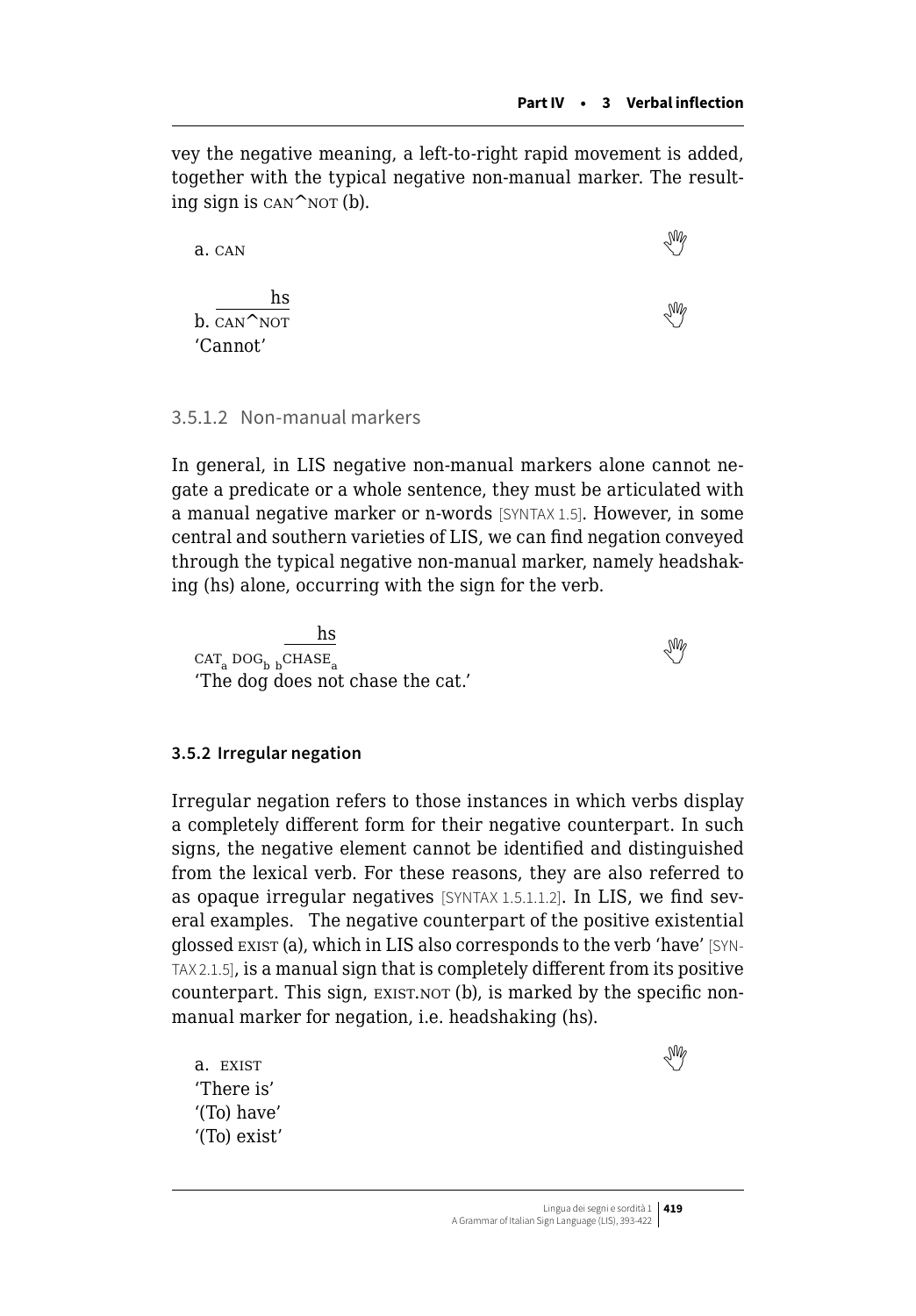hs  $\frac{10}{2}$ b.  $\frac{10}{2}$  exist.not 'There is not' '(To) not have'

To realise the negative counterpart of want (a), LIS employs the sign WANT.NOT, occurring with the non-manual marker for negation (b). See how they differ in the examples below.

| a. WANT           | Mh |
|-------------------|----|
| hs<br>b. WANT.NOT | NW |
| 'Do not want'     |    |

Note that this negative irregular form (b) is a variant of the regular negative modal want^not illustrated in [MORPHOLOGY 3.5.1.1].

One further example is provided by the verb LIKE (a), whose negative counterpart is the sign LIKE.NOT, which is lexically specified for furrowed eyebrows (fe) and tongue protrusion (tp) (b). Notice that LIS employs the same sign for the verb want and the verb LIKE, but LIKE displays a slower articulation.

| a. LIKE        |  |
|----------------|--|
| fe             |  |
| b. LIKE.NOT    |  |
| '(To) dislike' |  |

To convey that an event has not taken place or it has not been completed, LIS employs a specific manual marker NOT YET (b), which is considered a negative completive/perfective marker [LEXICON 3.3.2], namely it is the negative counterpart of the aspectual marker  $\text{DONE}$ in (a), (which cannot co-occur with negation).

| a. DONE    | $\sqrt{M}$ |
|------------|------------|
| b. not_yet | $\sqrt{M}$ |

The deontic negative counterpart of the sign  $BE$   $ABLE$  (a) conveying ability [LEXICON 3.3.3.1] is impossible\_pa\_pa (b), which refers to a situation in which the desired result cannot be achieved despite several attempts.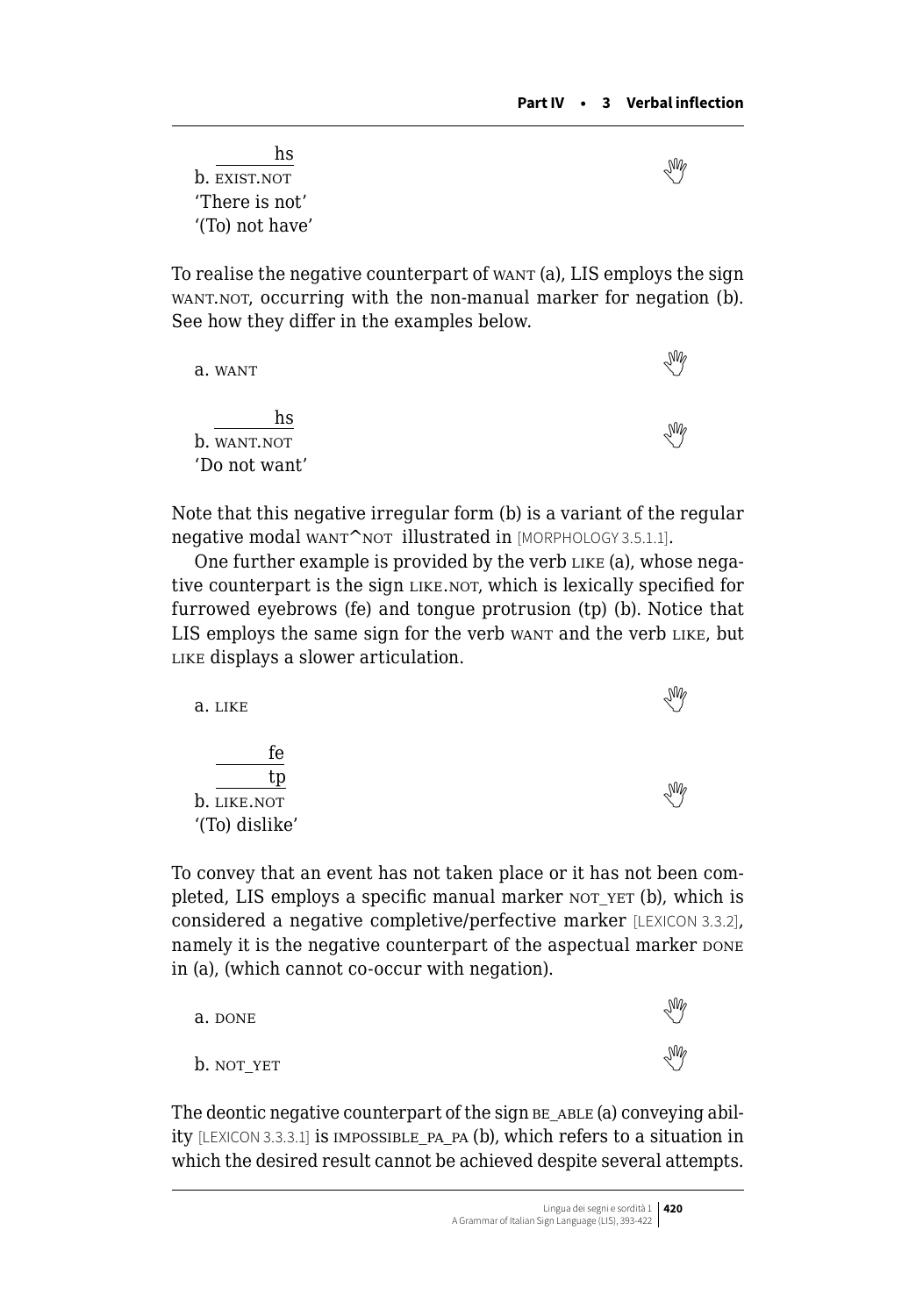a.be\_able  $\mathbb{W}$ '(To) be able' hs b.IMPOSSIBLE PA PA '(To) not be able'

The negative counterpart of the sign  $BE$   $ABLE$  (a) encoding epistemic certainty [LEXICON 3.3.3.2] is impossible\_no\_way (b). This indicates that there is no possibility at all that the event can happen due to absence of favourable conditions.

| a. BE ABLE<br>'Can'                                                          |  |
|------------------------------------------------------------------------------|--|
| hs<br><b>b.</b> IMPOSSIBLE NO WAY<br>'(To) be absolutely unlikely to happen' |  |

#### **Information on Data and Consultants**

The descriptions in this chapter are based partially on the references below and on the elicitation of new data. The linguistic data illustrated as images and video clips have been checked through acceptability judgments and have been reproduced by Deaf native-signing consultants involved in the SIGN-HUB Project.

#### **Authorship Information**

Elena Fornasiero

# **References**

- Bertone, C. (2011). *Fondamenti di grammatica della lingua dei segni italiana*. Milano: Franco Angeli. (149-78) [3.1], (203-28) [3.2], [3.3], (197-202) [3.4], (199-202 and 235) [3.5.1.2]
- Corazza, S. (2000). "Aspetti morfofonologici dei verbi in LIS". Gran, L.; Bidoli, C.K. (eds), *L'interpretazione nelle lingue dei segni: aspetti teorici e pratici della formazione*. Trieste: Edizioni Università di Trieste, 19-28. [3.1]
- Geraci, C. (2006). "Negation in LIS (Italian Sign Language)". Bateman, L.; Ussery, C. (eds), *Proceedings of NELS 35*. Amherst (MA): GLSA, 217-29. [3.5]
- Gianfreda, G.; Volterra V.; Zuczkowski A. (2014). "L'espressione dell'incertezza nella Lingua dei Segni Italiana (LIS)", in Zuczkowski, A.; Caronia, L. (eds), "Communicating Certainty and Uncertainty: Multidisciplinary Perspectives on Epistemicity in Everyday Life", special issue, *Journal of Theories and Research in Education*, 9(1), 199-234. [3.4]